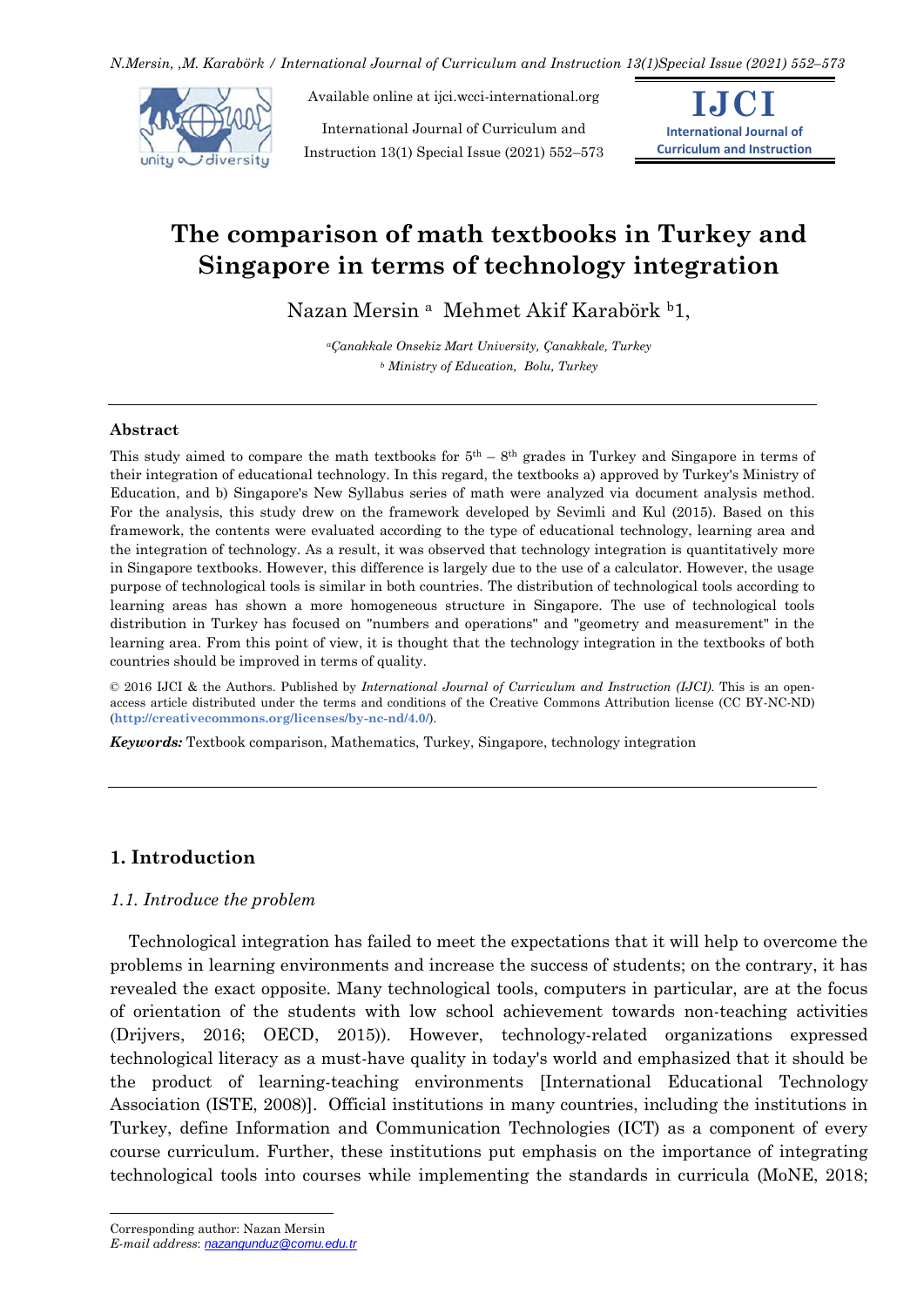*N.,Mersin, M.Karabörk / International Journal of Curriculum and Instruction 13(1)Specal Issue (2021) 552–573* NCTM (2000). Considering the difficulties experienced by students in learning mathematics and the unsuccessful results obtained in international and national exams, it is significant to answer the questions of "Why cannot the expectations be met?" and "What is missing in technology integration?" (Wenglinsky, 1998).

Many countries, especially the Far East countries, which rank at the top in international exams such as the Trends in International Mathematics and Science Study (TIMMS) and the Programme for International Student Assessment (PISA), place emphasis on incorporating technology in learning environments in order to increase mathematics achievement and ensure the sustainability of this success (Koay, 2006; Lavicza, 2010; Severin & Capota, 2011; Sevimli & Kul, 2015). Despite this importance given and the efforts of many researchers, the gains from the integration of technology into mathematics education have remained below expectations (Geiger, Faragher, & Goos, 2010; Reed, Drijvers, & Kirschner, 2010). Studies on this show that the problem is related to how and for what purposes technology is used in mathematics education(Bray & Tangney, 2017). According to the PISA results, the effect of the quality of technology integration into curricula on student learning varies between (-16%) and (12%) (Denoël et al., 2017; Viberg, Grönlund, & Andersson, 2020). Accordingly, given the importance of where and why integration is performed rather than the implementation of integration, the misuse of integration may have negative impact on students' achievement.

The lack of success in integrating technology into learning environments is attributed to economic-physical, cognitive-affective, social-epistemological and pedagogical reasons (Lin & Yuan, 2013; Viberg et al., 2020). Effective integration of technology is attributed to pedagogical reasons and the way to ensure it is discussed in this regard. Implementing teaching technologies by blending them with appropriate pedagogy has the potential to provide integrity and context to overcome the difficulties in mathematics education (Hoyles, 2016). This present study seeks to help revealing this potential. The presentation of technology in a pedagogically appropriate manner supports students to learn mathematics by improving their skills such as critical thinking and problem solving (Viberg & Mavroudi, 2018).

While integrating technology into mathematics education, various difficulties may arise, such as the role of the teacher, the method used and the preparation of related-content (Bray & Tangney, 2017; Donnelly, McGarr, & O'Reilly, 2011). Another problem involves failing to appropriately incorporate technology integration in curricula and textbooks, which are reflectors of these curricula in practice (Bray & Tangney, 2017; Denoël et al., 2017). According to Drijvers (2015), the effort to integrate technology into mathematics education depends on three important factors: technology design, educational context, learning activities and tasks. Studies on integration of technology into mathematics education also focus on students and teachers along with the difficulties mentioned above (Sevimli & Kul, 2015). However, studies on the learning environment and the variables that affect this environment as well as educational contexts have remained on the periphery (Sevimli & Kul, 2015). Moreover, the lack of content that is suitable for the use of teachers in teaching environments and is prepared for rich technological integration may be one of the reasons for the limited use of technology in these environments (Lavicza, 2010). In this regard, it is important to explore how teaching contents are associated with instructional technologies as well as what information is presented to students in what manner.

Only increasing the use of technology and the number of technological tools in classrooms do not make success achievable. The success of technology implementation depends on the choice of tools (Means, 2008), and the nature of the tasks used, albeit to a certain extent (McCulloch, Hollebrands, Lee, Harrison, & Mutlu, 2018). If attention is not paid to the selection of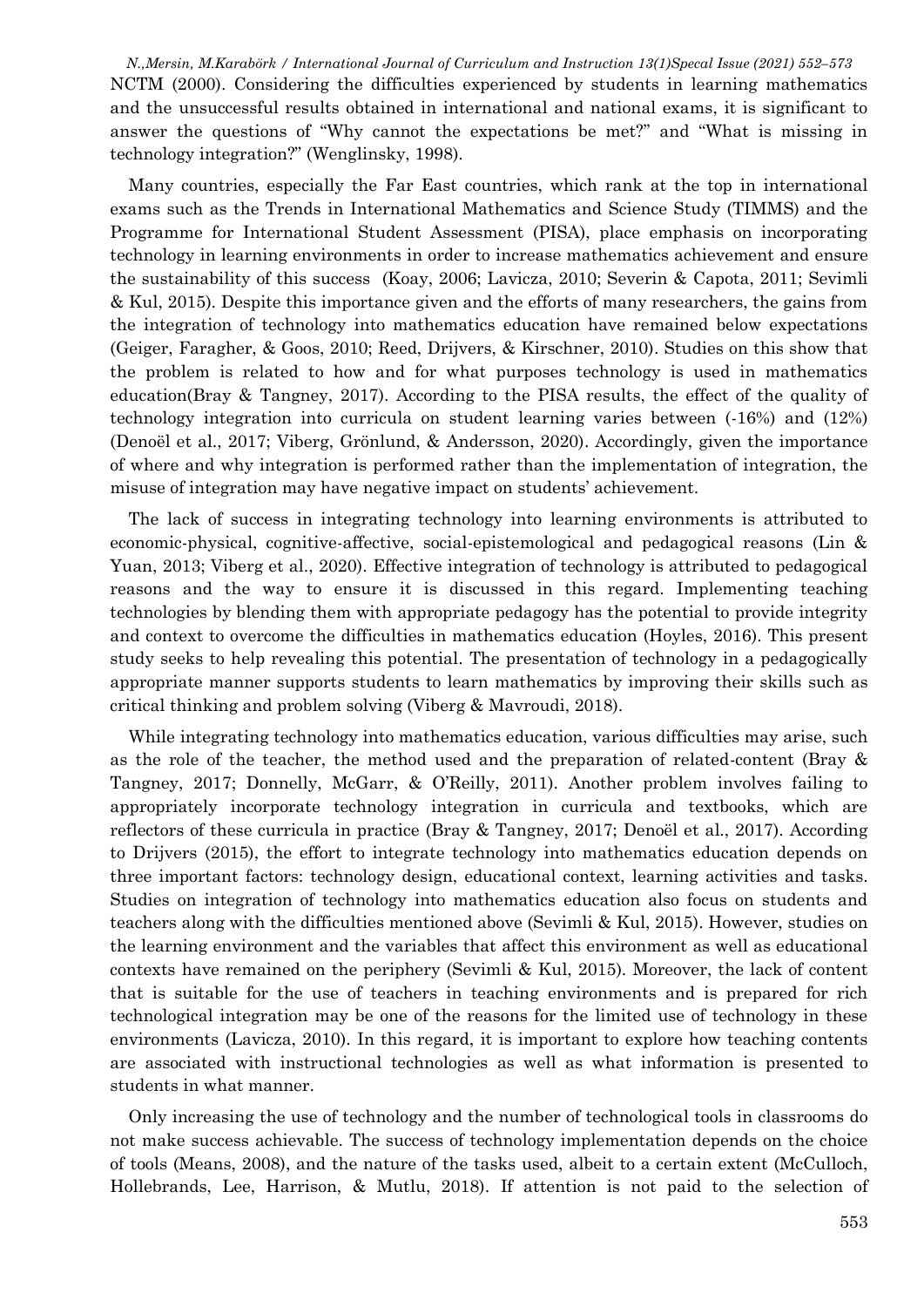*N.Mersin, ,M. Karabörk / International Journal of Curriculum and Instruction 13(1)Special Issue (2021) 552–573* technological tools and the quality of learning tasks, the use of technology may prevent the acquisition of problem solving and higher-order thinking skills rather than supporting learning. The use of technology for the sole purpose of practicing and repeating the procedures either fails to produce a successful result or results in a negative way.

Even though there are findings that prove the benefits of technology integration into mathematics learning, the effect size of these findings is low (Drijvers, 2016). Knowledge on how to effectively integrate information communication technologies (ICT) into learningteaching environments in order to facilitate, support student learning and increase long-term retention of information is limited. To achieve the benefits of technology integration in mathematics education, external and internal needs from lecture planning to teacher training must be met properly. It is can be argued that physical infrastructure, as an external need, has reached a certain level thanks to the FATİH (Movement to Increase Opportunities and Technology) Project and EBA (Educational Informatics Network) (Baz, 2017; Dursun, Kirbas, & Yüksel, 2015) . However, internally, teachers and documents to guide teachers are deficient. The efforts of curricula to integrate technology are rather futile, especially when it comes to textbooks (Arslan & Ozpinar, 2009). As a result, teachers cannot find a way on what stage and how to bring technology to the learning environment. Textbooks provide significant guidance in shaping learning environments and determining the route of learning.

Textbooks are teaching tools inspected by state institutions following certain laws and criteria. These books, which must be designed based on the curriculum, determine the scope and order for education and training. According to the TIMMS reports, the use of textbooks as the main source is at 77%. While this rate is anywhere close to 99% in countries with high success, it varies between 81% to 91% in our country (Kandemir & Yildiz, 2019; Mullis, Martin, Foy, & Arora, 2012). Textbooks are a primary information source for planning what to teach for teachers who establish the relationship between the curriculum and the learning environment. One may look at the textbooks of a country and understand the learning-teaching environment it offers for its students (Sevimli & Kul, 2015).

The study of textbooks in relation to technology is still premature in Turkey; there are even less studies when mathematics education is involved. Arslan and Ozpinar (2009) as well as Sevimli and Kul (2015) examined textbooks in Turkey and concluded that the level of utilization from instructional technologies in Turkey is low. Erbas, Alacaci, and Bulut (2012) studied the textbooks in Turkey, the United States and Singapore, albeit without focusing on technology, and found out that the textbooks in the US differed from those in Turkey and Singapore in terms of the use of a calculator. A comparative study on technology integration into mathematics education will contribute to curricula, textbooks, teacher and student training. At the very least, such study will make it possible to reveal the differences that need to be made or studied.

Cross-country comparisons yield important data in the field of education as in many other fields. They contain suggestions that can be drawn not only for countries involved but also for other countries. Comparative studies make the education systems shaped by each country based on its own culture, understanding and experiences more objective and scientific. In this way, the similarities and differences between countries enrich educational practices, and comparison allows for translating this richness into theory and practice (Cramer & Browne, 1982; Keskin, 2018; Türkoglu, 1999). In comparative studies, many countries prefer to compare themselves with countries that rank high in international arena. Given its international success and availability of resources and its claim that they are ahead in terms of technological infrastructure and use (Ng, Teo, Yeo, Ho, & Teo, 2019), Singapore is included in this study.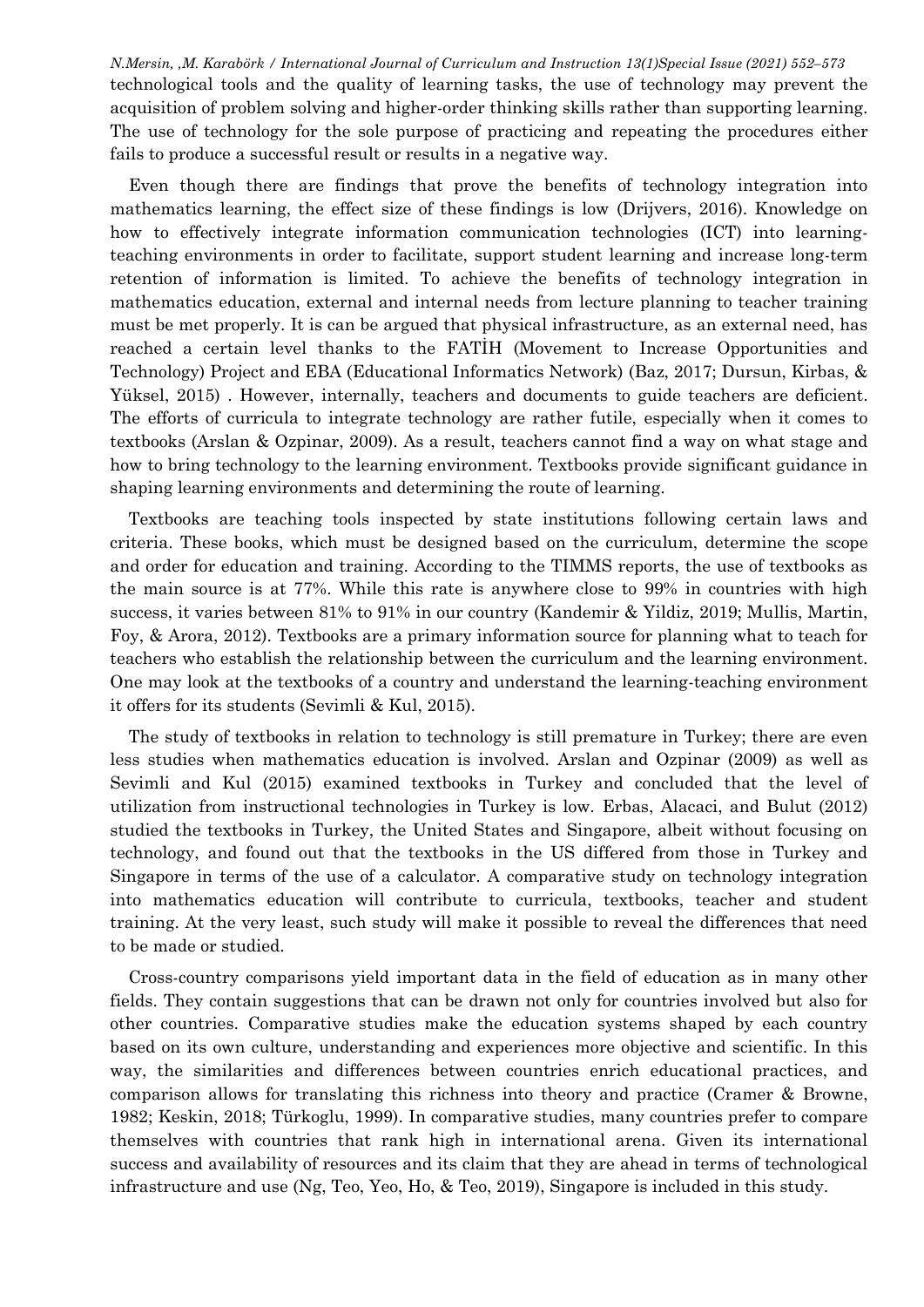*N.,Mersin, M.Karabörk / International Journal of Curriculum and Instruction 13(1)Specal Issue (2021) 552–573*

Considering the failure of technological integration to meet the expectations in mathematics education, the insufficient efforts of Turkey in this regard, the current situation of Singapore, the use of textbooks as an important resource for cross-country comparisons, this study seeks to analyse the differences and similarities between the mathematics textbooks in Turkey and Singapore in relation to technological integration.

# *1.2. Research Problem*

What are the differences and similarities between the mathematics textbooks in Turkey and Singapore in relation to technological integration?

# Sub-Problems

Of the technological tools integrated to the textbooks in Turkey and Singapore,

- 1. How are they distributed by grade level?
- 2. How are they distributed by type?
- 3. How are they distributed by the purpose of use?
- 4. How are they distributed by learning area?
- 5. How are their different types distributed by grade level?
- 6. How are their different types distributed by the purpose of use?
- 7. How are their purpose of use distributed by grade level?
- 8. How are their different types distributed by learning area?

# **2. Method**

This study drew on document analysis technique (Bowen, 2009), one of the qualitative analysis methods that allow for understanding and interpreting data in printed or digital materials through systematic examination and interpretation. Below, the textbooks used in the study, the data collection and analysis process, and the validity and reliability of the study are described.

## *2.1. Textbooks Used in The Study*

The student ages and the content of mathematics education in both countries were compared; the secondary school mathematics curriculum for the 5th to 8th grades in Turkey was found to be equal to the curriculum for the 5th and the 6th grades at the primary school level and the 1st and 2nd grades at the secondary school level. Then, the textbooks examined in this study were identified. In this study, the mathematics textbooks for the 5th to 8th grades, prepared by the Turkey Ministry of Education, were included to represent Turkey. As for Singapore, the New Syllabus series, which are commonly used in Singapore and published by Shinglee Publishers, were included in this study. Table 1 presents the detailed information on the textbooks analysed.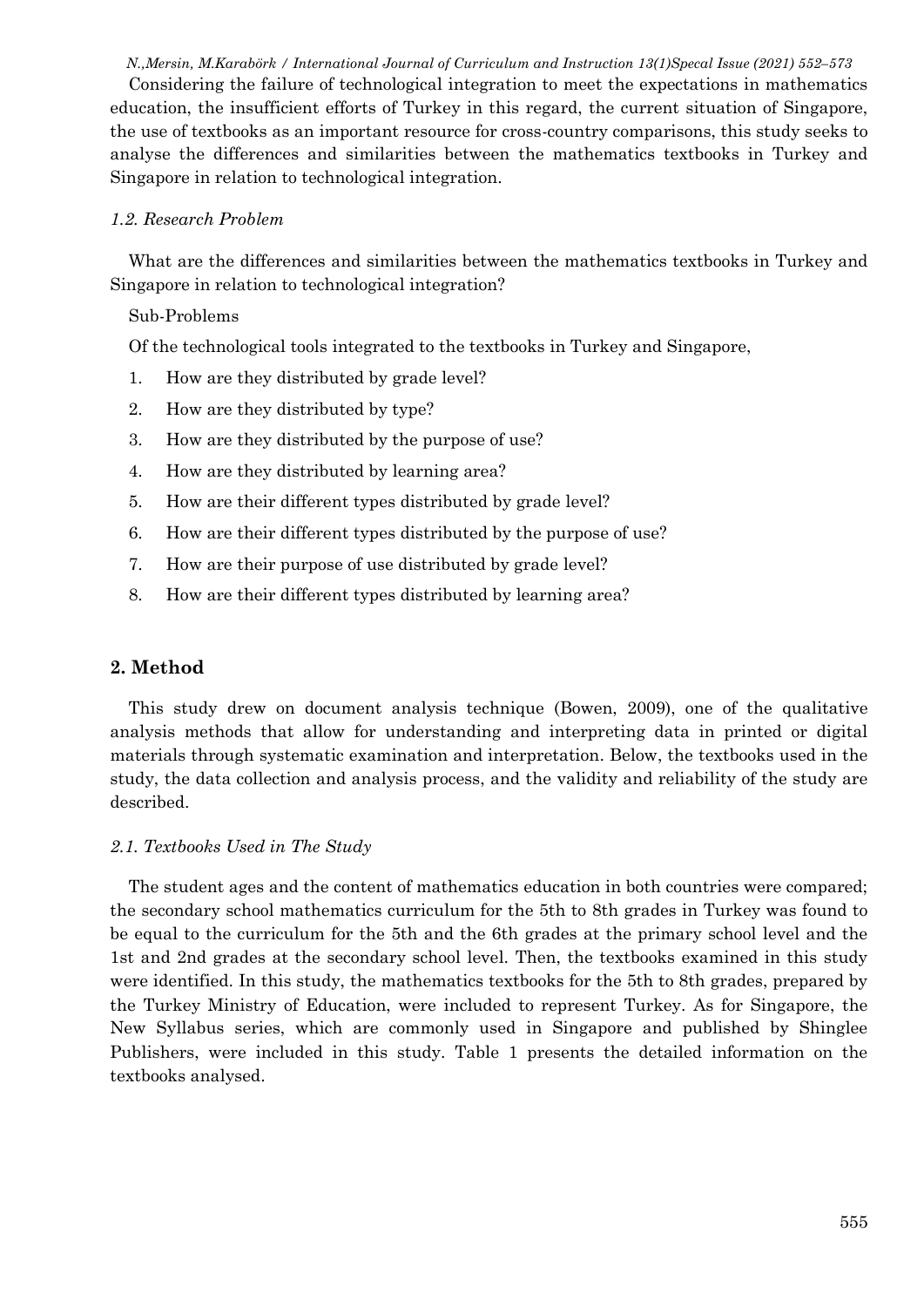*N.Mersin, ,M. Karabörk / International Journal of Curriculum and Instruction 13(1)Special Issue (2021) 552–573* Table 1**.** Textbooks Analysed in the Study

| Grade<br>level/Country | Turkey                                                              | <b>Singapore</b>                                                                                           |  |  |  |  |
|------------------------|---------------------------------------------------------------------|------------------------------------------------------------------------------------------------------------|--|--|--|--|
| 5 <sup>th</sup> Grade  | Mathematics Textbook 5 MoNE<br>Middle<br>School<br>Publishing, 2019 | New Syllabus Primary Mathematics 5A and New<br>Syllabus Primary 5B, Shing Lee Publishers Pte Ltd.,<br>2018 |  |  |  |  |
| 6 <sup>th</sup> Grade  | School Mathematics Textbook 6. MoNE<br>Middle<br>Publishing, 2019   | New Syllabus Primary Mathematics 6A and New<br>Syllabus Primary 6B, Shing Lee Publishers Pte Ltd.,<br>2018 |  |  |  |  |
| <sup>7th</sup> Grade   | Middle School Mathematics Textbook 7. MoNE<br>Publishing, 2019      | New Syllabus Mathematics 1, Shing Lee Publishers<br>Pte Ltd., 2018.                                        |  |  |  |  |
| 8 <sup>th</sup> Grade  | Middle School Mathematics Textbook 8., MoNE<br>Publishing, 2019     | New Syllabus Mathematics 2, Shing Lee Publishers<br>Pte Ltd., 2018                                         |  |  |  |  |

#### *2.2. Framework for data analysis and process*

For the purpose of comparing the mathematics textbooks for the 5th to 8th grades in Turkey and Singapore in terms of the integration of technology, teaching content such as examples, activities, problems, projects in the textbooks were examined. For the analysis of these content, this study drew on the framework developed by Sevimli and Kul (2015). Based on this framework, the content was assessed according to the type of teaching technology, learning area and purpose in terms of the integration of technology. The framework of Sevimli and Kul (2015) discusses dynamic software, Internet, spreadsheet, calculator and projector tools under the title of type of technology. It also looks into computer aided programs such as dynamic geometry software, web-supported applications, internet research, excel applications under spreadsheets, electronic spreadsheets under the title of dynamic software.

As for learning area, this study drew on the learning areas in the mathematics curriculum in Turkey. Accordingly, technology-integrated teaching contents was evaluated under five main learning areas: numbers and operations, algebra, geometry and measurement, data processing, and probability.

As for purpose of technology use, using technology to obtain information through Internet was analyzed under the category of "accessing information." Also, using technology to display content with tools such as a projector and to create graphs and tables were respectively evaluated under the category of "presenting information" and "visualization." Lastly, using it to calculate with calculator and to support students' calculating skills with tools such as dynamic geometry and calculator were respectively assessed under the category of "calculating" and "confirming." Table 2 presents the analysis framework and Table 3 shows the details of a sample application of the analysis performed in the study.

| Analysis Topics |      |   |                          | Categories |                 |
|-----------------|------|---|--------------------------|------------|-----------------|
| Technological   | Tool | ❖ | Dynamic Software         | ❖          | Spreadsheet     |
| Type            |      | ❖ | Internet                 |            | Projector       |
|                 |      | ❖ | Calculator               |            |                 |
|                 |      | ❖ | Algebra                  | ❖          | Probability     |
| Learning Area   |      | ❖ | Geometry and Measurement | ٠          | Data processing |
|                 |      | ❖ | Numbers and Operations   |            |                 |
|                 |      | ❖ | Accessing information    | ❖          | Visualization   |
| Purpose of Use  |      | ❖ | Presenting information   | ❖          | Association     |
|                 |      | ❖ | Calculation              | ❖          | Confirming      |
|                 | ❖    |   | Information              | ٠          | Exploring       |
|                 |      |   |                          |            |                 |

Table 2. The framework for analysis used in relation to the integration of technology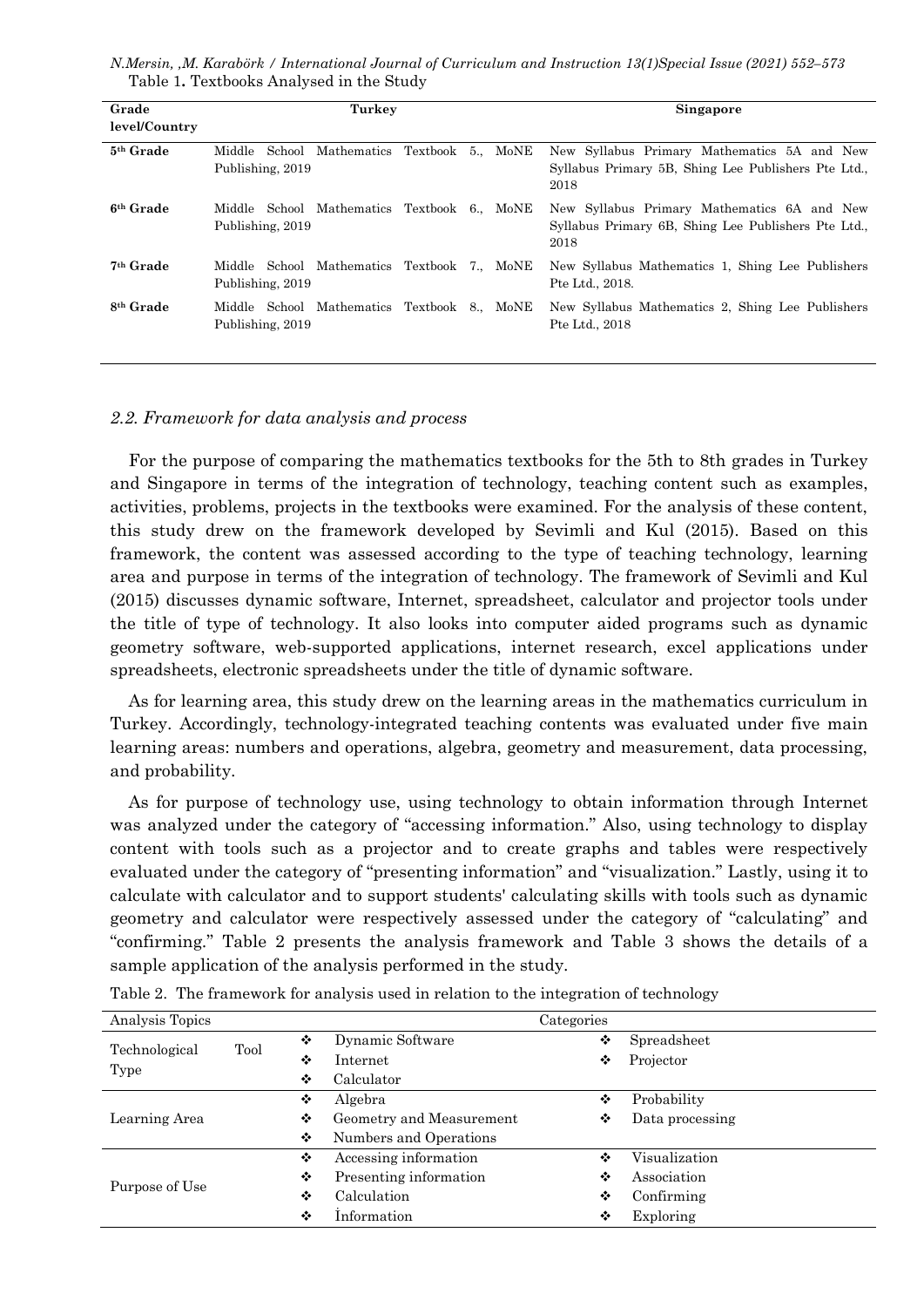|                |              | Learning Content                                                                                       |                                                                                                         |   | Technological       | Learning Area               | Purpose of Use |  |
|----------------|--------------|--------------------------------------------------------------------------------------------------------|---------------------------------------------------------------------------------------------------------|---|---------------------|-----------------------------|----------------|--|
|                | activities.  |                                                                                                        | Create a spreadsheet to record the amount of time spent on different                                    |   | Tool Type           |                             |                |  |
|                | Example      |                                                                                                        |                                                                                                         |   |                     |                             |                |  |
| м              | $\mathsf{A}$ | B.                                                                                                     | C                                                                                                       | D |                     |                             |                |  |
| $\uparrow$     |              |                                                                                                        |                                                                                                         |   |                     |                             |                |  |
| $\sqrt{2}$     |              | <b>Activity</b>                                                                                        | <b>Number of hours</b>                                                                                  |   |                     |                             |                |  |
| $\overline{3}$ |              | Sleeping                                                                                               | 9                                                                                                       |   | Spreadsheet         | Data                        | Visualization  |  |
| $\it 4$        |              | Watching television                                                                                    | $\overline{2}$                                                                                          |   |                     |                             |                |  |
| 5              |              | Eating                                                                                                 | 5                                                                                                       |   |                     | processing                  |                |  |
| 6              |              | Doing homework                                                                                         | $\,2$                                                                                                   |   |                     |                             |                |  |
| $\overline{7}$ |              | Reading                                                                                                | $\Delta$                                                                                                |   |                     |                             |                |  |
| $\bar{8}$      |              | Playing                                                                                                | $\overline{2}$                                                                                          |   |                     |                             |                |  |
| 9              |              |                                                                                                        |                                                                                                         |   |                     |                             |                |  |
|                |              | A A A A C A C A N AG C<br>哥                                                                            |                                                                                                         |   |                     |                             |                |  |
| 3. Adim:       |              | Acılan pencerede taban varıcapının değerini 2 gi-<br>rerek dik koninin taban dairesinin yarıçapını be- | 4. Adım:<br>Yüksekliği 4 br ve taban dairesinin yarıcapı 2 br olan dik<br>koninin çizimini oluşturalım. |   | Dynamic<br>Software | Geometry and<br>Measurement | Confirming     |  |

Table 3. Sample application of the analysis of the learning content in the textbooks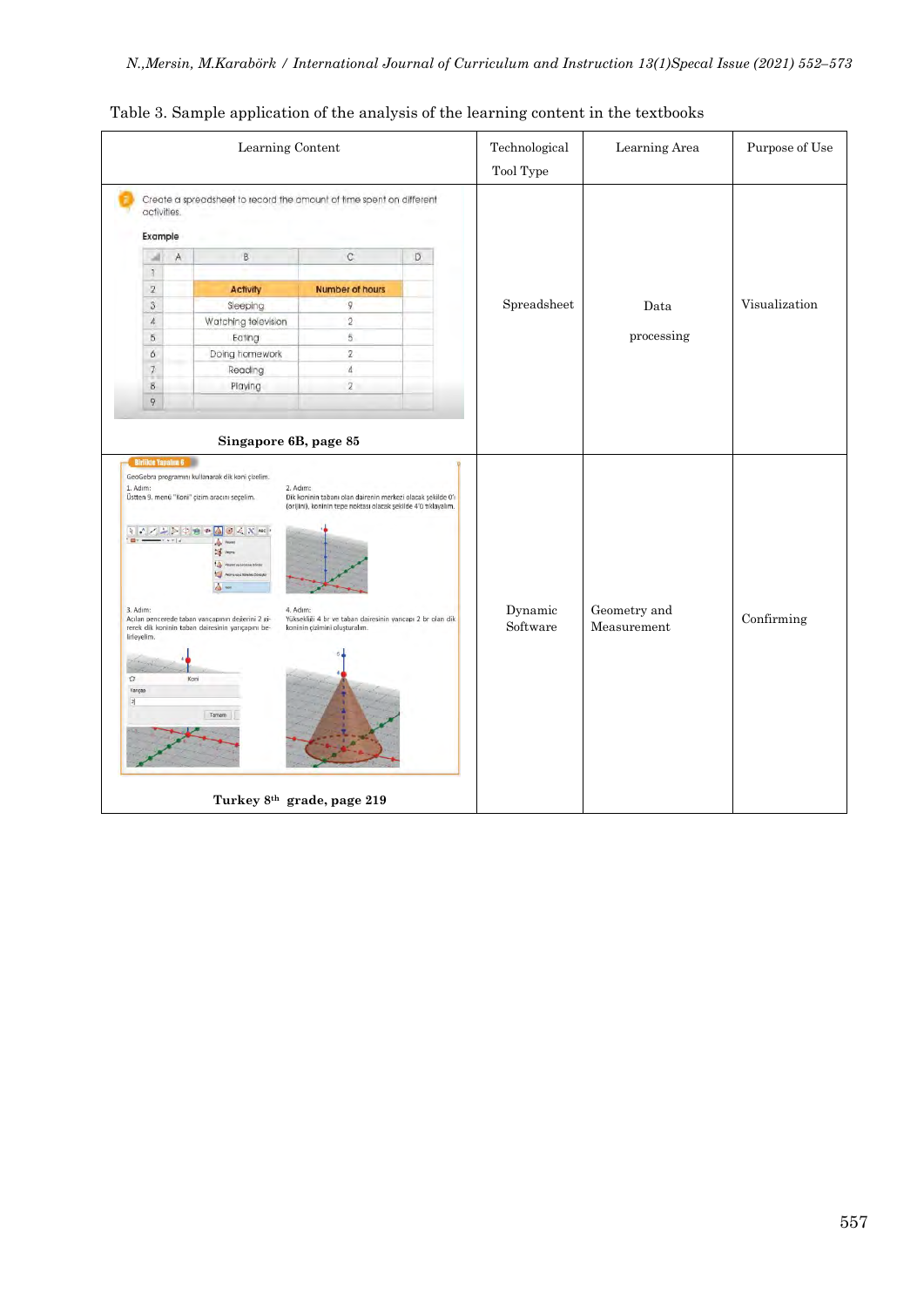## *2.3. Validity and Reliability*

The mathematics textbooks in Turkey, which were analysed in this study, were accessed through one of the official web-sites of the Ministry of Education via https://eba.gov.tr/arama?q=Matematik%206. The Turkish textbooks included in this study were first used in the 2019-2020 academic year. The textbooks in Singapore were accessed via https://www.shinglee.com.sg/. In Singapore, the mathematics textbooks for the 5th graders and the 6th graders were first used in 2008 and 2009, respectively. The textbooks for the 7th graders (New Syllabus 1) and the 8th graders (New Syllabus 2) were printed in 1982 and reprinted in 2018. The Ministry of Education of Singapore has approved these textbooks for use.

## **3. Findings**

The Findings section presents the findings of this present study which compares the mathematics textbooks in Turkey and Singapore in terms of the integration of technology. Table 4 outlines the findings. This table is given in sections below.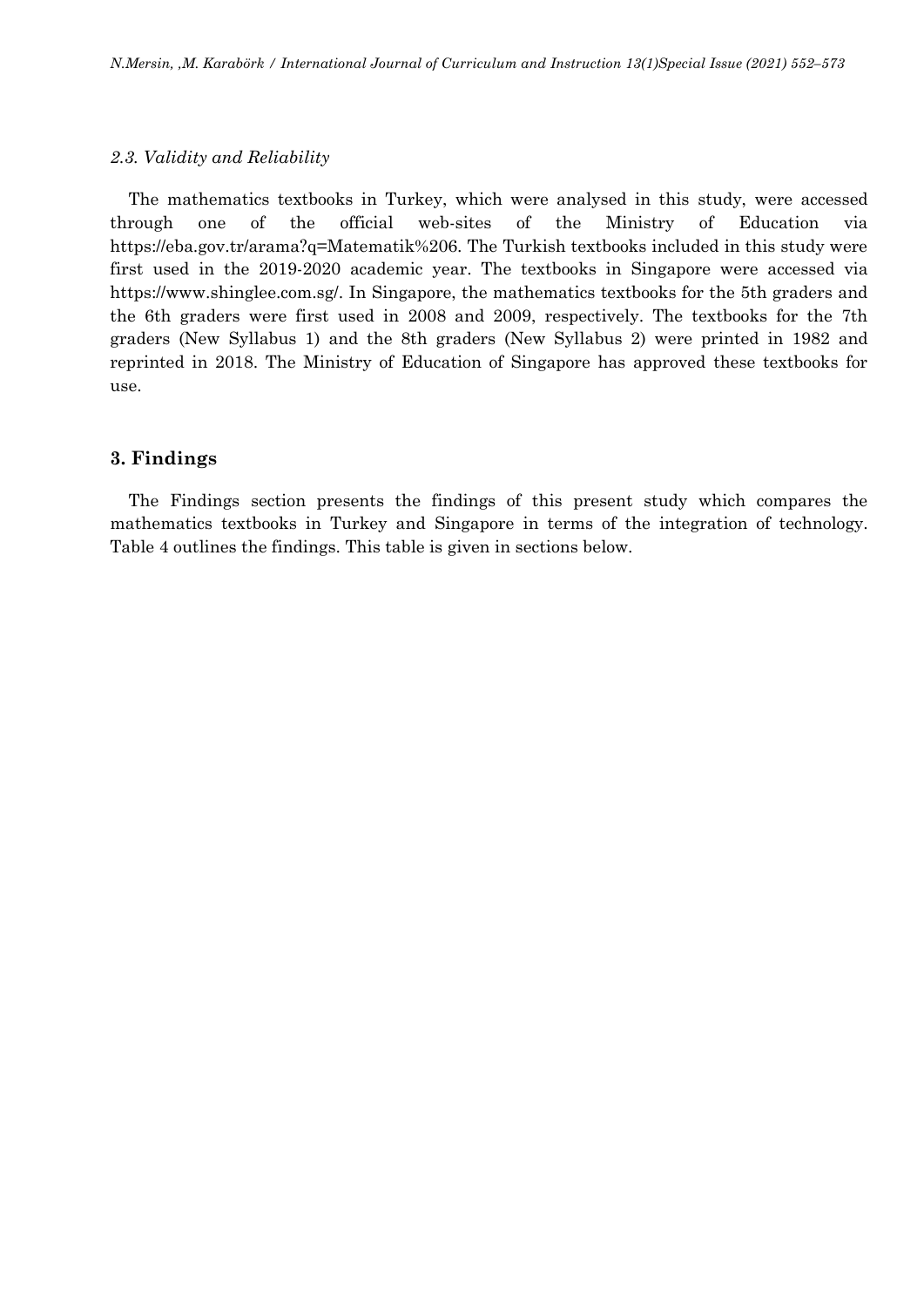|  |  |  | Table 4. Overview of the integration of technology in the textbooks in Singapore and Turkey |  |
|--|--|--|---------------------------------------------------------------------------------------------|--|
|  |  |  |                                                                                             |  |

|                              | Learning Area       |                          | Numbers and Operations   |                          |                          |        | Algebra                  |                          |              |        | Geometry and Measurement |                          |               |      | Data processing |              |              |       | Probability |                |              |
|------------------------------|---------------------|--------------------------|--------------------------|--------------------------|--------------------------|--------|--------------------------|--------------------------|--------------|--------|--------------------------|--------------------------|---------------|------|-----------------|--------------|--------------|-------|-------------|----------------|--------------|
| Purpose of Use               | Country/Grade       | $5\,$                    | 6                        | $\overline{7}$           | 8                        | 5      | $\,6\,$                  | $\overline{7}$           | 8            | 5      | 6                        | $\overline{7}$           | 8             | 5    | $6\phantom{.}6$ | $\tau$       | $\,8\,$      | $5\,$ | 6           | $\overline{7}$ | 8            |
| $\operatorname{Calculation}$ | TR                  | C(2)                     | C(1)                     | C(4)                     | C(1)                     |        |                          |                          |              |        |                          |                          | D(1)<br>C(7)  |      |                 | S(1)         |              |       |             |                |              |
|                              | $_{\rm SGP}$        | C(24)                    | C(44)                    | C(5)                     | $\blacksquare$           |        |                          | D(1)                     | $\sim$       | C(5)   | C(58)                    | $\sim$                   |               |      | C(3)            | $\sim$       |              |       |             |                | S(1)         |
| Accessing information        | $\operatorname{TR}$ | $\blacksquare$           | $\dot{I}(7)$             | $\blacksquare$           | $\dot{I}(9)$             | $\sim$ | $\dot{I}(2)$             | $\overline{\phantom{a}}$ | $\dot{I}(6)$ | $\sim$ | $\dot{I}(3)$             | $\overline{\phantom{a}}$ | $\dot{I}(14)$ |      |                 |              | $\dot{I}(3)$ |       |             |                | $\dot{I}(2)$ |
|                              | $_{\rm SGP}$        | $\dot{I}(4)$             | $\blacksquare$           | $\dot{I}(8)$             |                          |        |                          | $\dot{I}(6)$             | $\dot{I}(1)$ |        | ٠                        | $\dot{I}(4)$             | $\dot{I}(3)$  |      |                 | $\dot{I}(1)$ | $\dot{I}(1)$ |       |             |                | $\dot{I}(2)$ |
|                              | $\operatorname{TR}$ | C(3)                     | $\overline{\phantom{a}}$ |                          |                          |        |                          |                          |              | D(1)   |                          |                          |               |      |                 |              |              |       |             |                |              |
| Confirming                   | $_{\rm SGP}$        | C(13)                    | C(2)                     | C(7)                     | $\overline{\phantom{a}}$ |        |                          | D(4)<br>C(1)             |              |        |                          |                          |               |      |                 |              |              |       |             |                |              |
| Exploring                    | $\operatorname{TR}$ | C(1)                     | $\blacksquare$           |                          |                          |        |                          |                          |              | D(1)   | D(1)                     | D(2)                     | D(5)          |      |                 |              |              |       |             |                |              |
|                              | $_{\rm SGP}$        |                          | $\sim$                   | C(1)                     | $\overline{\phantom{a}}$ |        |                          | $\overline{\phantom{a}}$ | D(1)         |        | $\blacksquare$           | D(2)                     |               |      |                 |              |              |       |             |                |              |
| Presenting information       | $\operatorname{TR}$ |                          |                          | $\overline{\phantom{0}}$ | P(1)                     |        | $\overline{\phantom{a}}$ |                          | P(1)         | $\sim$ |                          |                          | P(6)          |      |                 |              |              |       |             |                |              |
|                              | $_{\rm SGP}$        |                          |                          |                          |                          |        |                          |                          |              |        |                          |                          |               |      |                 |              |              |       |             |                |              |
|                              | $_{\rm TR}$         |                          |                          |                          |                          |        |                          |                          |              |        |                          |                          |               |      |                 |              |              |       |             |                |              |
| Association                  | $_{\rm SGP}$        |                          |                          |                          |                          |        |                          |                          |              |        | $\blacksquare$           | D(1)                     | D(1)          |      |                 |              |              |       |             |                |              |
| Visualization                | TR                  | $\overline{\phantom{a}}$ | C(1)                     |                          |                          |        |                          |                          |              |        |                          | D(1)                     | D(10)         | S(1) |                 | S(1)         |              |       |             |                |              |
|                              | $_{\rm SGP}$        |                          |                          | D(2)                     |                          |        |                          | S(1)                     | D(7)         |        |                          | D(5)                     | D(1)          | S(1) |                 |              |              |       |             |                |              |

Calculator: C, Dynamic Software: D, Internet: I, Projector: P, Spreadsheet: S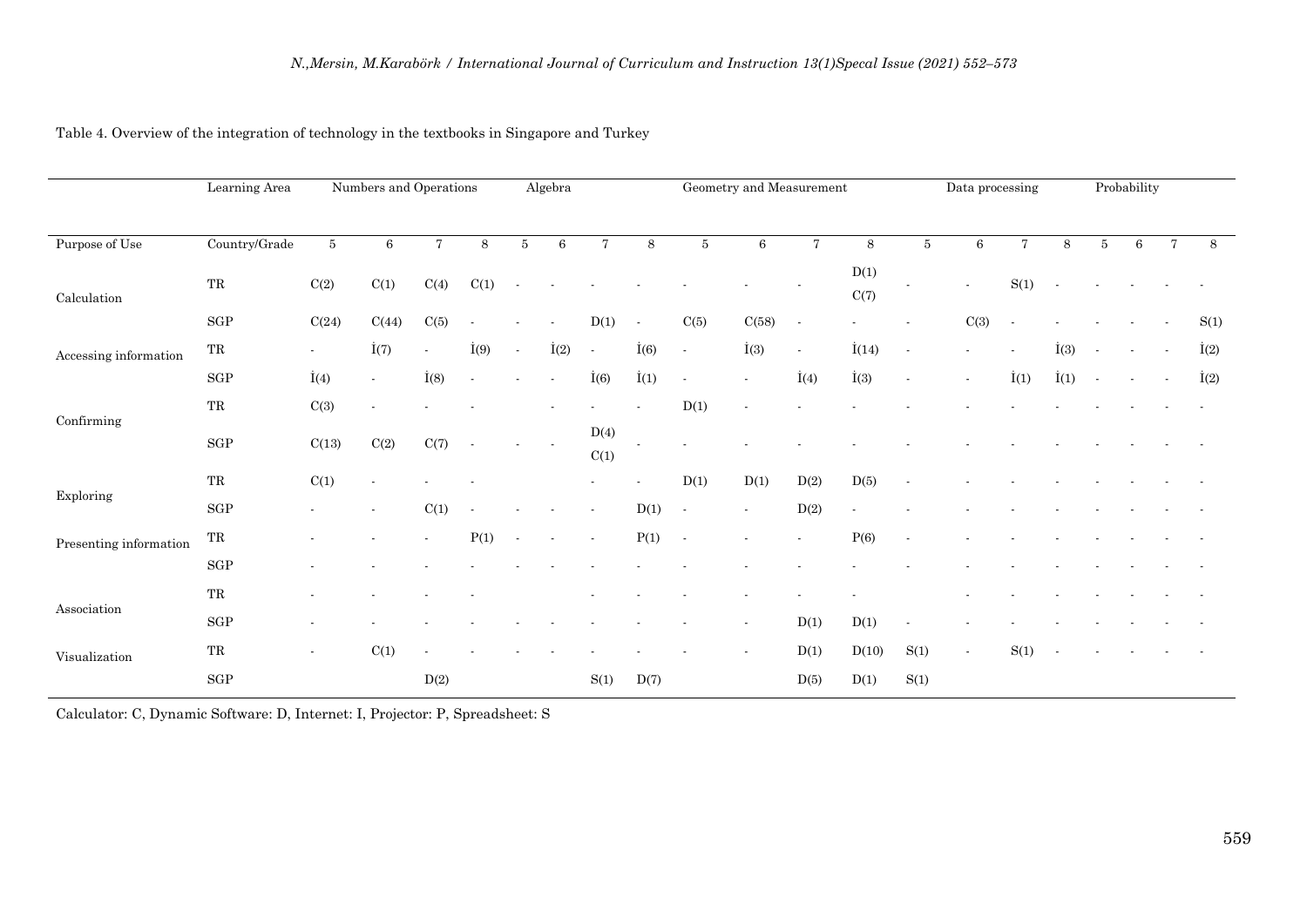*N. Mersin,M. Karabörk International Journal of Curriculum and Instruction13(1)Special Issue (2021) 552–573*



#### *3.1. Comparison of technological tools in the textbooks by grade level*

Figure 1. Distribution of Technological Tools Used in the Math Textbooks in Singapore and Turkey by Grade Level

The graph in Figure 1 shows the comparison of the technological tools used in the mathematics textbooks in Turkey and Singapore by grade level. It is notable that the technological tools in the textbooks for the 5th, 6th and 7th graders in Singapore were much more than those in the textbooks in Turkey. Further, a higher number of technological tools was integrated to the mathematics textbooks for the 8th graders in Turkey compared to those in Singapore. While, in Turkey, the highest number of technological tools were integrated to the math textbooks for the 8th graders, the textbooks for the 6th graders in Singapore featured the highest number of technological tools.

#### *3.2. Comparison of technological tools in the textbooks by type*



Figure 2. Distribution of technological tools used in the math textbooks in Singapore and Turkey by technological tools type

The graph in Figure 2 shows the comparison of the technological tools used in the mathematics textbooks in Turkey and Singapore by type. It is remarkable that whilst the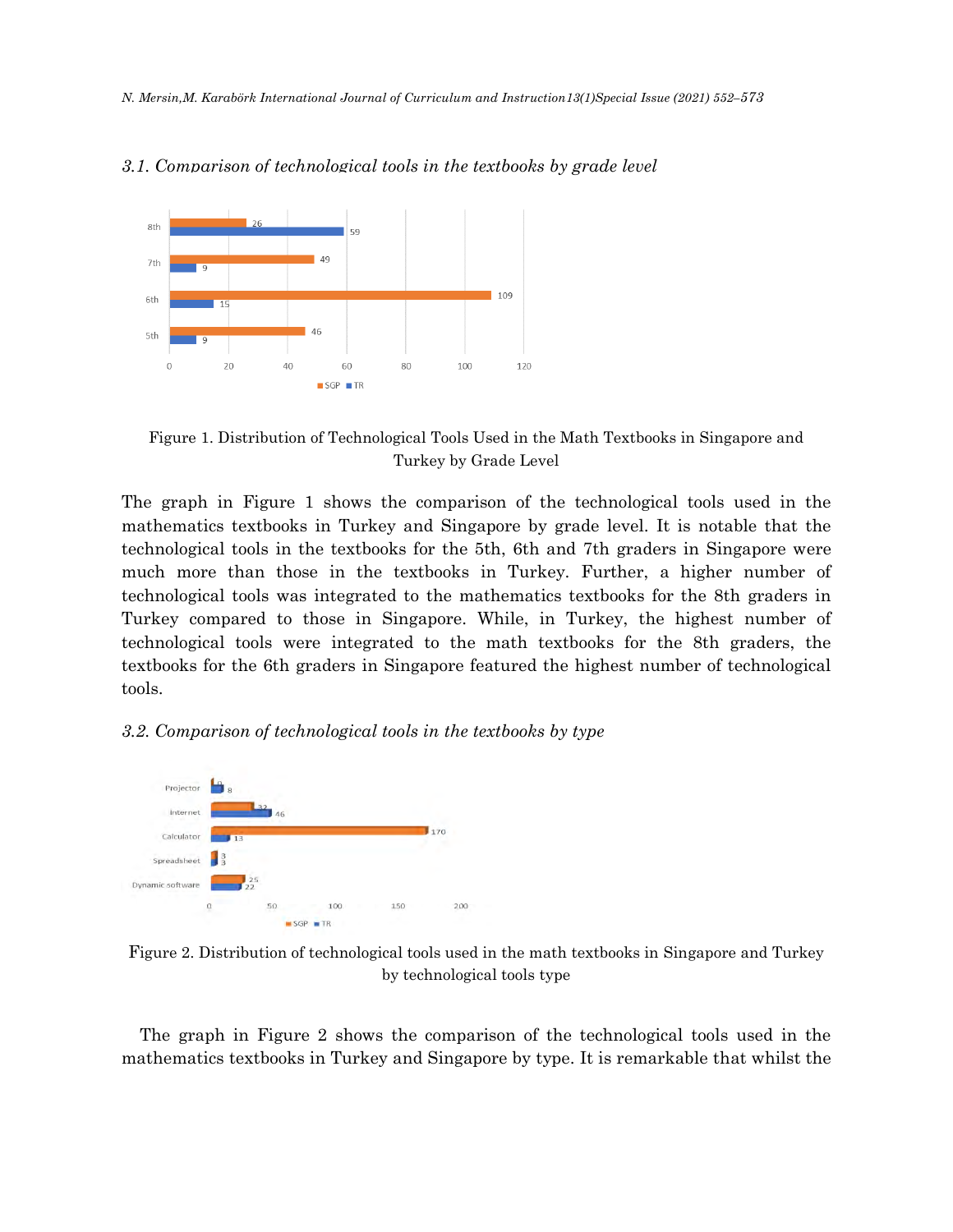most commonly used tool in the mathematics textbooks in Singapore was calculator, it was Internet for Turkey. The use of calculator and dynamic software in the textbooks in Singapore was higher relative to Turkey. On the other hand, the use of projector and Internet was higher in Turkey. It is also notable that no projector was used in the textbooks in Singapore, the least common tool in the textbooks in Turkey was spreadsheet.

#### *3.3. Comparison of technological tools in the textbooks by the purpose of use*



Figure 3. Distribution of technological tools used in the math textbooks in Singapore and Turkey by the purpose of use

The graph in Figure 3 shows the comparison of the technological tools used in the mathematics textbooks in Turkey and Singapore by the purpose of use. It is notable that the technological tools in the textbooks were most used for calculation, followed by accessing information and confirming. While the technological tools in the mathematics textbooks in Singapore were most used for calculation, most of the tools in the textbooks in Turkey were used for accessing information. In general, the tools in the textbooks in Singapore were most used for calculation, confirming, association and visualization; on the other hand, the tools in the textbooks in Turkey were most used for accessing information, exploring and presenting information.

#### *3.4. Comparison of technological tools in the textbooks by learning area*

The graph in Figure 4 below shows the comparison of the technological tools used in the mathematics textbooks in Turkey and Singapore by learning area.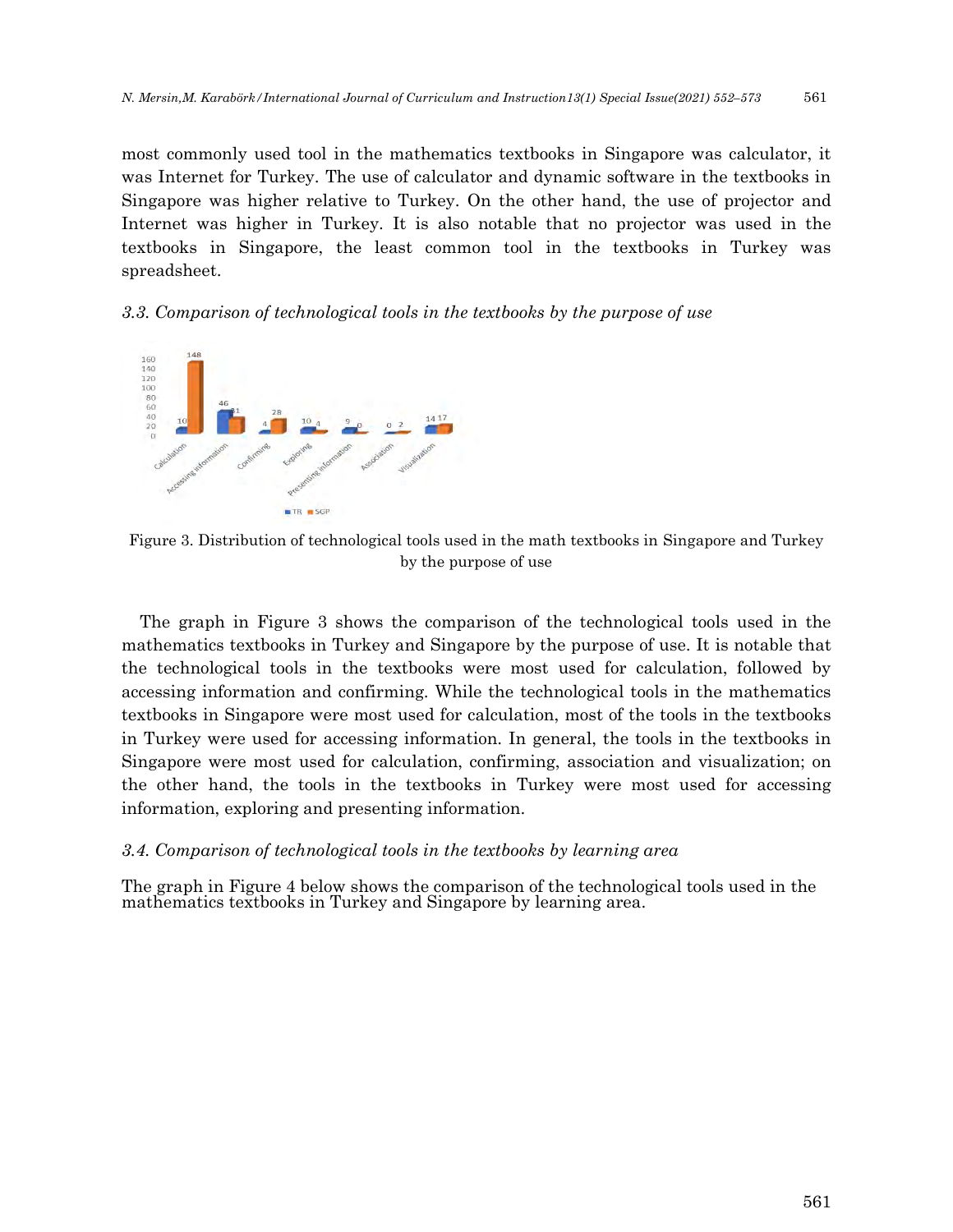562 *N. Mersin, M. Karabörk/International Journal of Curriculum and Instruction13(1)Special Issue(2021) 552–573*





It is notable that the technological tools were most used for the learning areas of numbers and operations, followed by the areas of geometry and measurement in general. Also, the technological tools in the textbooks in Singapore were used most for the learning areas of numbers and operations and least for the learning area of probability; on the other hand, the tools in the textbooks in Turkey were used most for the learning areas of geometry and measurement and least for the learning area of probability. Further, the textbooks in Singapore benefited from more technological tools in almost all of the learning areas.

## *3.5. Comparison of the type of technological tools in the textbooks by grade level*

Table 5. Distribution of the technological tools used in mathematics textbooks in Singapore and Turkey by grade level and type

| Grade/Type      | <b>Dynamic Software</b> |                | Spreadsheet    |                |                | Calculator  |                | Internet       |                | Projector      |     |
|-----------------|-------------------------|----------------|----------------|----------------|----------------|-------------|----------------|----------------|----------------|----------------|-----|
|                 | TR                      | SGP            | TR             | SGP            | TR             | SGP         | TR             | SGP            | TR             | SGP            |     |
| 5 <sup>th</sup> | $\overline{2}$          | $\overline{0}$ |                | $\overline{0}$ | 6              | 42          | $\overline{0}$ | $\overline{4}$ | $\overline{0}$ | $\overline{0}$ | 55  |
| 6 <sup>th</sup> |                         | $\overline{0}$ | $\overline{0}$ |                | 2              | 107         | 12             |                | $\overline{0}$ | $\overline{0}$ | 124 |
| 7 <sup>th</sup> | 3                       | 15             | 2              |                | $\overline{4}$ | 14          | $\overline{0}$ | 19             | $\overline{0}$ | $\overline{0}$ | 58  |
| 8 <sup>th</sup> | 16                      | 10             | $\overline{0}$ |                |                | $7^{\circ}$ | 34             | 8              | 8              | $\overline{0}$ | 85  |
| Total           | 22                      | 25             | 3              | 3              | 13             | 170         | 46             | 32             | 8              | $\overline{0}$ | 322 |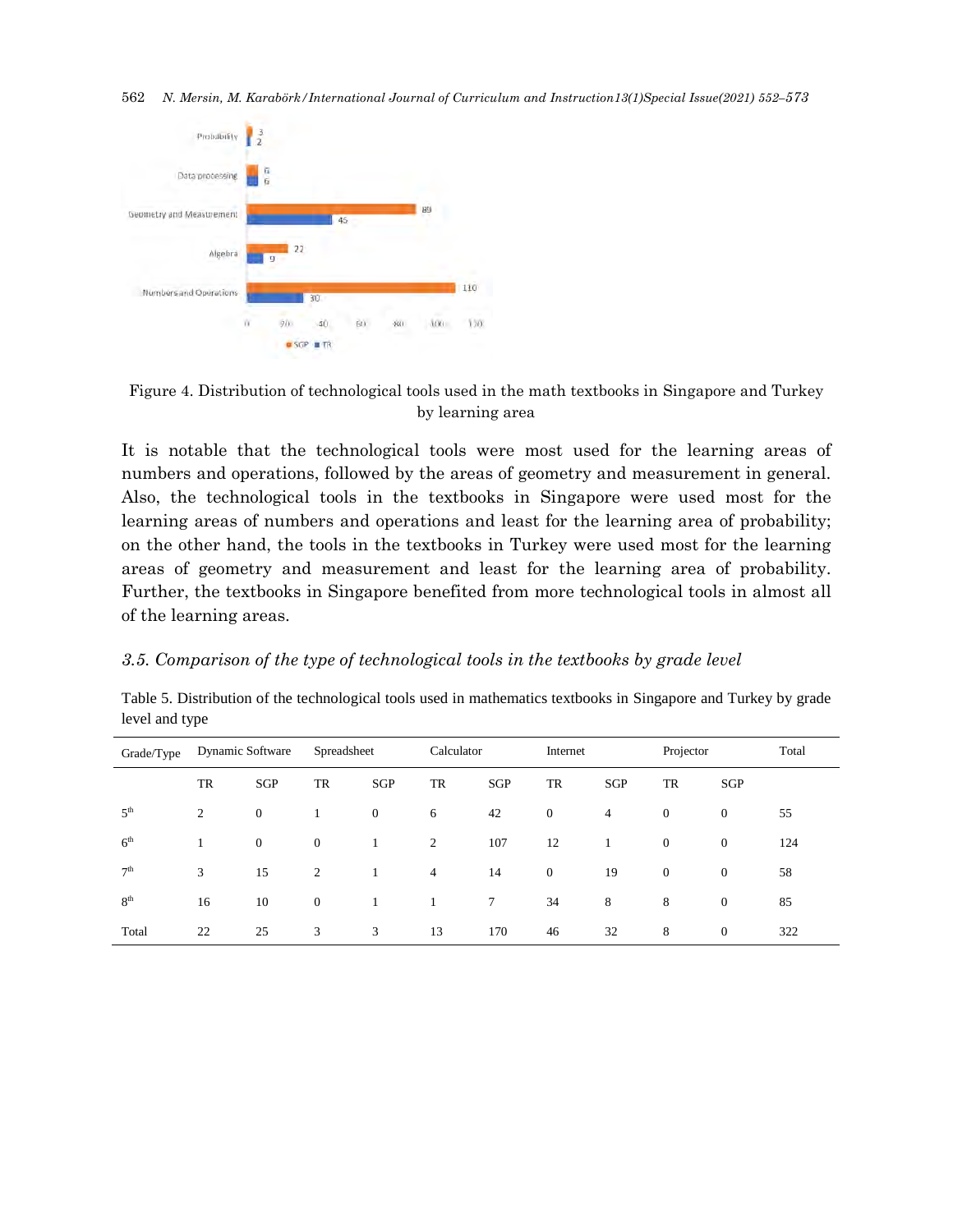The graph in Figure 5 shows the comparison of the technological tools used in the mathematics textbooks in Turkey and Singapore by grade level and type. It is notable that dynamic software was most used in Turkey in the textbooks for the 8th graders and in Singapore in the textbooks for the 7th graders. Spreadsheets were equally used in the textbooks in Turkey and Singapore; on the other hand, calculator was much more used in the textbooks in Singapore, compared to Turkey. Also, in Singapore, calculator was used most in the textbooks for the 6th graders and least in the textbooks for the 8th graders. By contrast, in Turkey, it was used most in the textbooks for the 5th graders and least in the textbooks for the 8th graders. Also the Internet, was used less in Singapore compared. Singapore and Turkey most used Internet in the textbooks for the 7th graders and in the textbooks for the 8th graders, respectively. While projection was not used in any activity in Singapore, it was included in the textbooks of the 8th graders in Turkey.



Figure 5. A Sample Use of Calculator in the 7th grade in Turkey



Figure 6. A Sample Use of Calculator in the 7th grade in Singapore

## *3.6. Comparison of the type of technological tools in the textbooks by the purpose of use*

Table 6. Distribution of the technological tools used in mathematics textbooks in Singapore and Turkey by the purpose of use and type

|                           | Dynamic<br>Software |                | Spreadsheet    |                | Calculator |                | Internet       |              | Projector      | Total          |                |
|---------------------------|---------------------|----------------|----------------|----------------|------------|----------------|----------------|--------------|----------------|----------------|----------------|
|                           | TR                  | SGP            | TR             | SGP            | TR         | SGP            | TR             | SGP          | TR             | SGP            |                |
| Calculation               | $\mathbf{1}$        | п.             | 1              |                | 8          | 146            | $\overline{0}$ | $\Omega$     | $\overline{0}$ | $\overline{0}$ | 158            |
| Accessing<br>Information  | $\Omega$            | $\theta$       | $\theta$       | $\overline{0}$ | $\Omega$   | $\overline{0}$ | 46             | 31           | $\overline{0}$ | $\overline{0}$ | 77             |
| Confirming                | $\mathbf{1}$        | $\overline{4}$ | $\Omega$       | $\theta$       | 3          | 23             | $\Omega$       | $\mathbf{1}$ | $\Omega$       | $\Omega$       | 32             |
| Exploring                 | 9                   | 3              | $\Omega$       | $\theta$       | 1          | $\mathbf{1}$   | $\Omega$       | $\Omega$     | $\Omega$       | $\Omega$       | 14             |
| Presenting<br>Information | $\Omega$            | $\Omega$       | $\overline{0}$ | $\overline{0}$ | $\Omega$   | $\overline{0}$ | $\overline{0}$ | $\theta$     | 8              | $\overline{0}$ | 8              |
| Association               | $\Omega$            | $\overline{2}$ | $\theta$       | $\overline{0}$ | $\Omega$   | $\overline{0}$ | $\overline{0}$ | $\Omega$     | $\overline{0}$ | $\overline{0}$ | $\overline{2}$ |
| Visualization             | 11                  | 15             | $\overline{2}$ | $\overline{2}$ | 1          | $\Omega$       | $\overline{0}$ | $\Omega$     | $\overline{0}$ | $\overline{0}$ | 31             |
| Total                     | 22                  | 25             | 3              | 3              | 13         | 170            | 46             | 32           | 8              | $\overline{0}$ | 322            |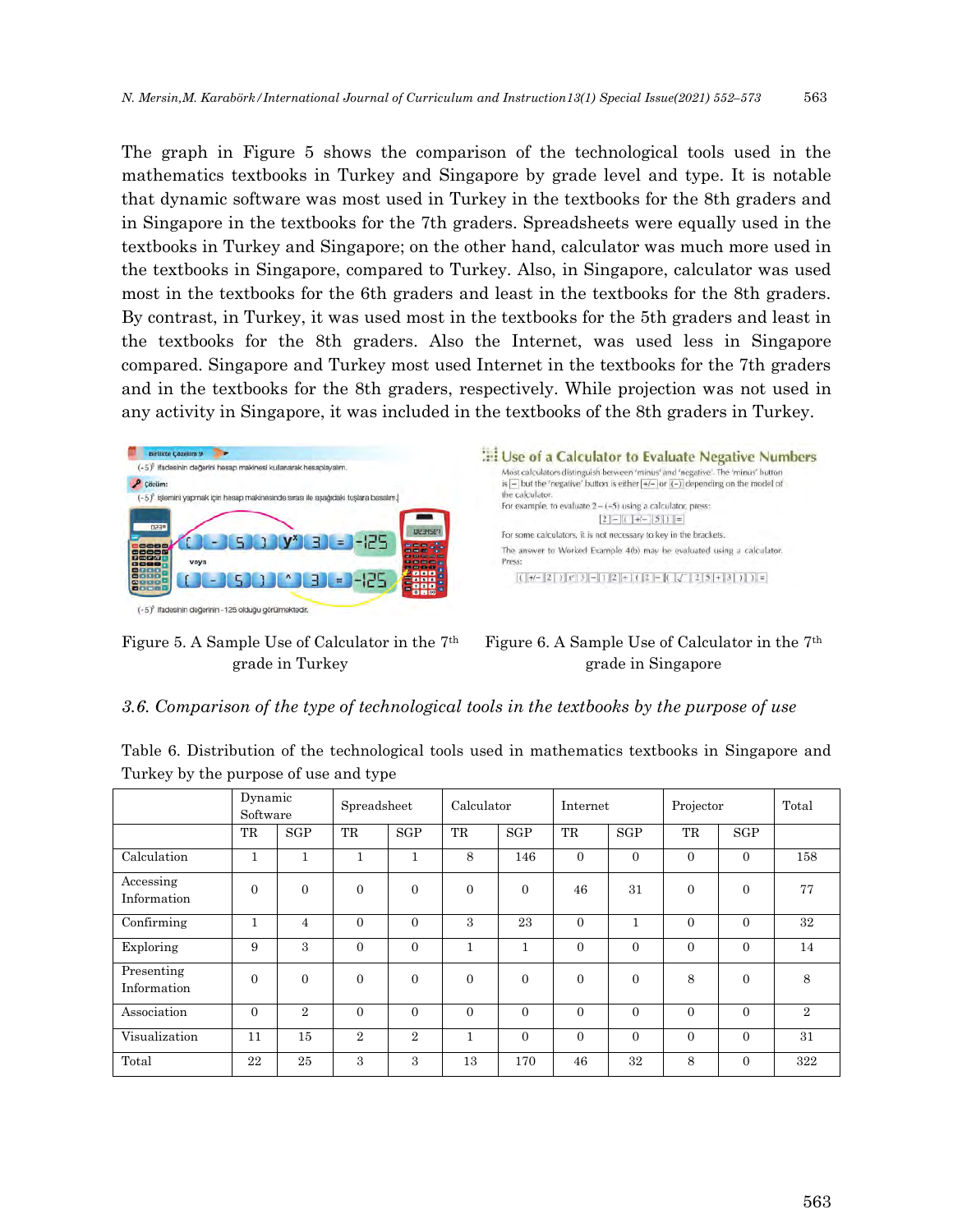The graph in Figure 5 shows the comparison of the technological tools used in the mathematics textbooks in Turkey and Singapore by grade level and type. It is notable that dynamic software was most used in Turkey in the textbooks for the 8th graders and in Singapore in the textbooks for the 7th graders. Spreadsheets were equally used in the textbooks in Turkey and Singapore; on the other hand, calculator was much more used in the textbooks in Singapore, compared to Turkey. Also, in Singapore, calculator was used most in the textbooks for the 6th graders and least in the textbooks for the 8th graders. By contrast, in Turkey, it was used most in the textbooks for the 5th graders and least in the textbooks for the 8th graders. Another technological tool, Internet, was less used in Singapore compared to Turkey. Singapore and Turkey most used Internet in the textbooks for the 7th graders and in the textbooks for the 8th graders, respectively. While projection was not used in any activity in the textbooks in Singapore, it was included only in the textbooks for the 8th graders in Turkey.



Figure 7. Dynamic Software - Visualization in the Textbooks for the 8th graders in Turkey

Figure 8. A Sample Use of Dynamic Software for the 7th graders in Singapore – Visualization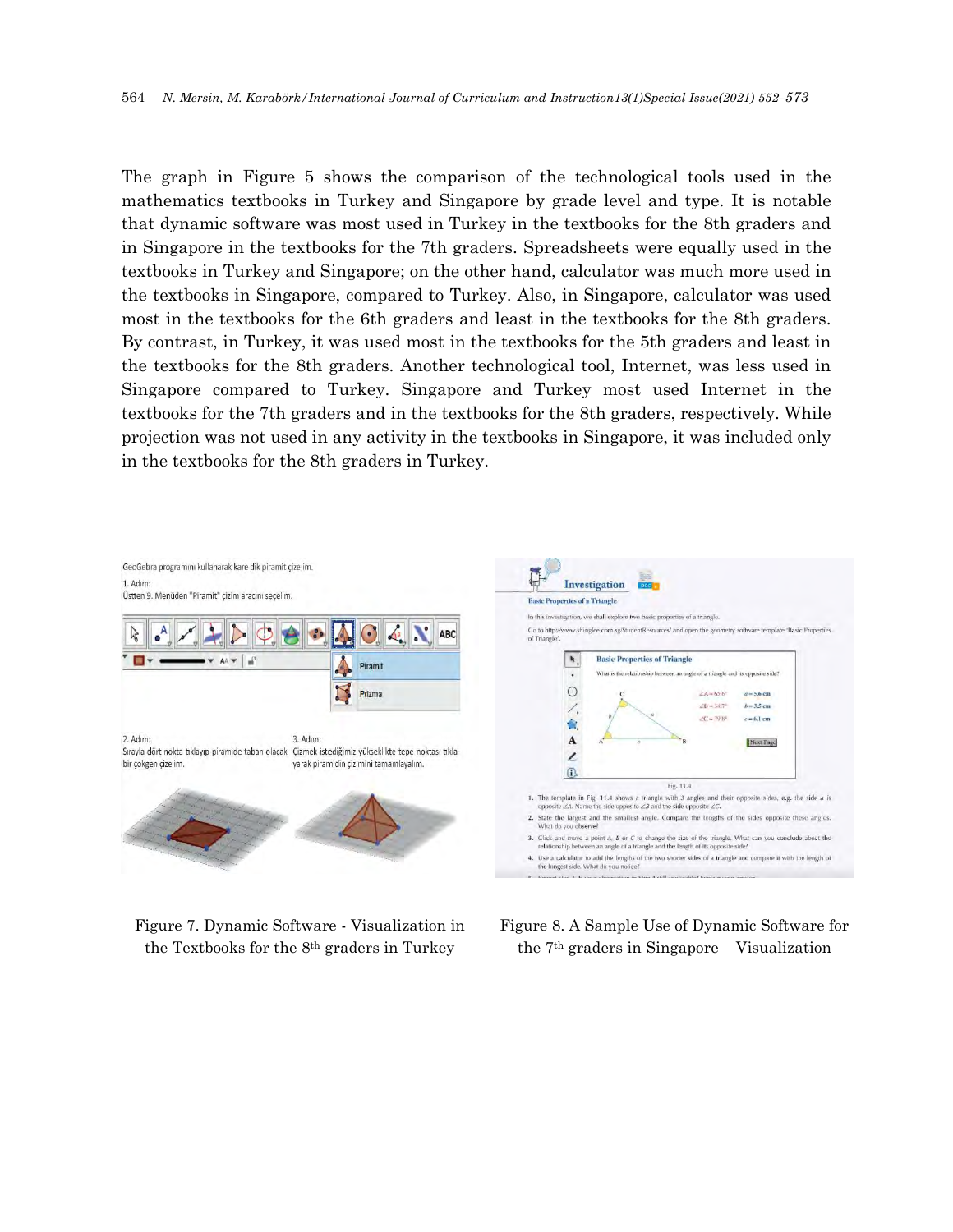#### *3.7. Comparison of the purpose of use of technological tools in the textbooks by grade level*

| Grade           |                     | Calculati    | Accesssn       | Confirmi       | Explorin         | Presentin        | Associati      | Visualiza    | Total            |
|-----------------|---------------------|--------------|----------------|----------------|------------------|------------------|----------------|--------------|------------------|
| Level           |                     | on           | g              | ng             | $\mathbf{g}$     | g                | on             | tion         |                  |
|                 |                     |              | informati      |                |                  | informati        |                |              |                  |
|                 |                     |              | on             |                |                  | on               |                |              |                  |
| 5 <sup>th</sup> | $\operatorname{TR}$ | $\,2$        | $\mathbf{0}$   | $\overline{4}$ | $\,2$            | $\mathbf{0}$     | $\mathbf{0}$   | $\mathbf{1}$ | $\boldsymbol{9}$ |
|                 | $_{\rm SGP}$        | $\bf 29$     | $\overline{4}$ | 13             | $\boldsymbol{0}$ | $\boldsymbol{0}$ | $\mathbf{0}$   | $\mathbf{0}$ | ${\bf 46}$       |
| 6 <sup>th</sup> | $\operatorname{TR}$ | $\mathbf{1}$ | 12             | $\mathbf{0}$   | $\mathbf{1}$     | $\mathbf{0}$     | $\mathbf{0}$   | $\mathbf{1}$ | $15\,$           |
|                 | SGP                 | 105          | $\mathbf{1}$   | $\,2\,$        | $\boldsymbol{0}$ | $\mathbf{0}$     | $\mathbf{0}$   | $\mathbf{1}$ | 109              |
| 7 <sup>th</sup> | $\operatorname{TR}$ | $\rm 5$      | $\mathbf{0}$   | $\mathbf{0}$   | $\,2$            | $\mathbf{0}$     | $\mathbf{0}$   | $\,2\,$      | $\boldsymbol{9}$ |
|                 | SGP                 | $\,6$        | 19             | $12\,$         | $\,3$            | $\mathbf{0}$     | $\mathbf{1}$   | 8            | 49               |
| 8 <sup>th</sup> | TR                  | $\,2$        | $34\,$         | $\mathbf{0}$   | $\bf 5$          | 8                | $\mathbf{0}$   | 10           | $59\,$           |
|                 | SGP                 | $\,8\,$      | 7              | $\mathbf{1}$   | $1\,$            | $\mathbf{0}$     | $\mathbf{1}$   | 8            | ${\bf 26}$       |
| Total           |                     | 158          | 77             | $32\,$         | 14               | $\,8\,$          | $\overline{2}$ | 31           | 278              |

Table 7. Distribution of the technological tools used in mathematics textbooks in Singapore and Turkey by the purpose of use and grade level

Table 7 shows the comparison of the technological tools used in the mathematics textbooks in Turkey and Singapore by grade level and the purpose of use. The technological tools in the math textbooks for the 5th graders were most used for confirmation in Turkey and for calculation in Singapore. Further, these tools in the textbooks for the 6th graders were most used for accessing information in Turkey and for calculation in Singapore. As for the 7th graders, these tools were mostly benefited for calculation in Turkey and for accessing information in Singapore. The textbooks for the 8th graders in Turkey utilized these tools for accessing information, visualization, presenting information, exploration and calculation, respectively. On the contrary, the textbooks for the 8th graders in Singapore used these tools mostly for calculation and visualization, followed by accessing information, confirmation, exploration and association.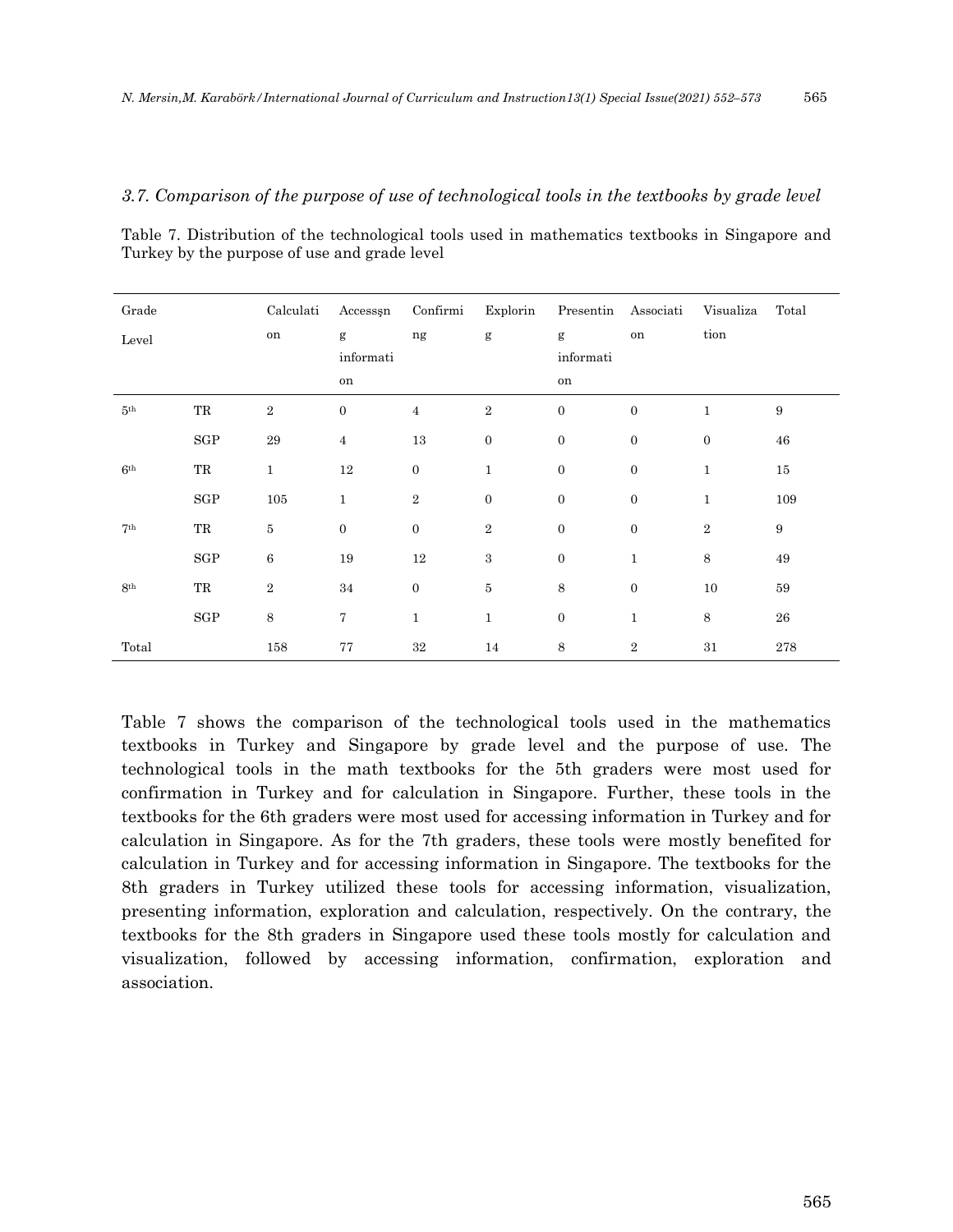

Figure 9. Use of the Technological Tool in the Textbooks for the 5th graders in Turkey for Confirmation



Figure 10. Use of the Technological Tool in the Textbooks for the 5th graders in Singapore for Confirmation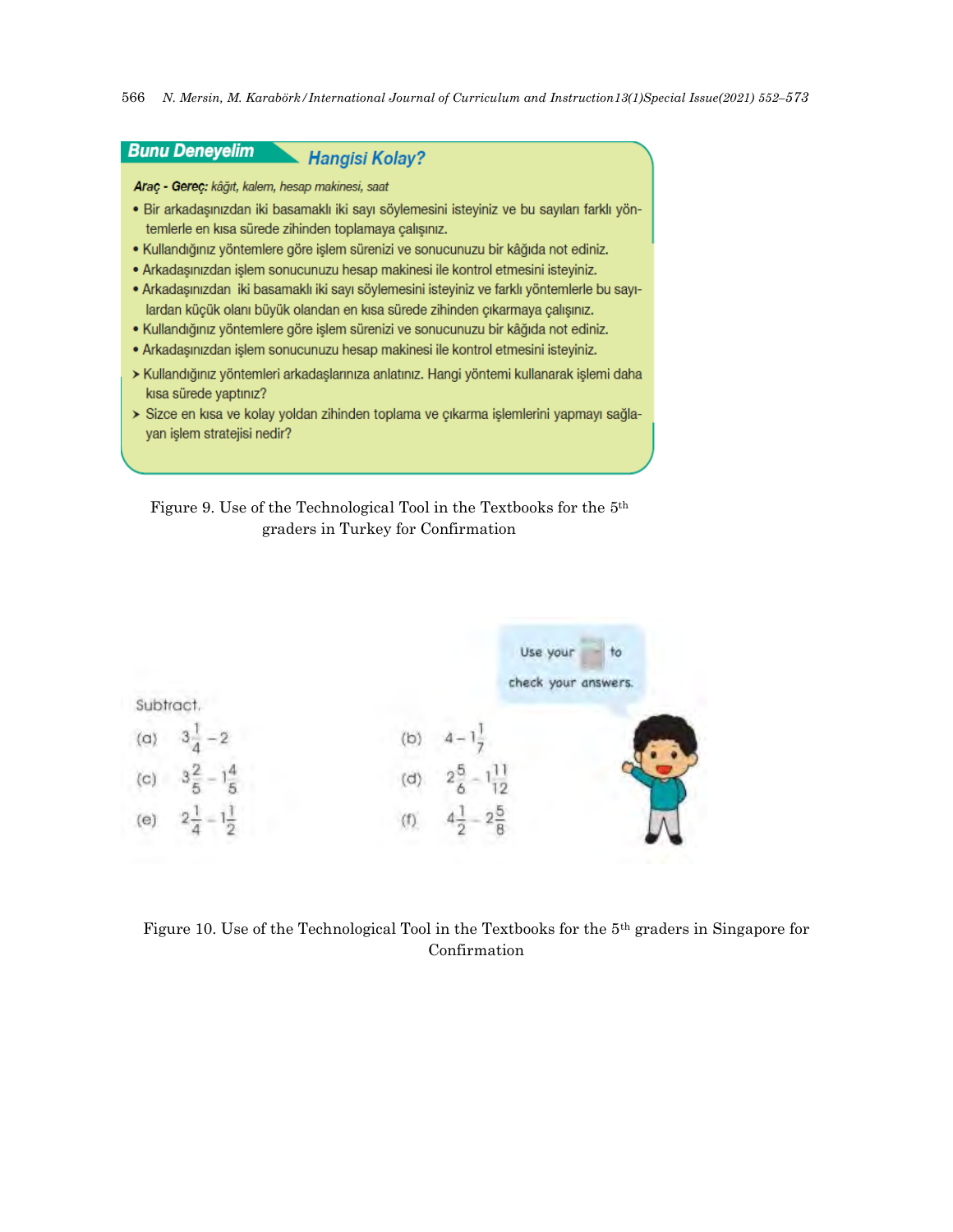#### *3.8. Comparison of the type of technological tools in the textbooks by learning area*

Table 8. Distribution of the type of technological tools in the textbooks in Singapore and Turkey by learning area

|                 |                     | Dynamic<br>Software | Spreadsheet    | Calculator | Internet       | Projector | Total          |
|-----------------|---------------------|---------------------|----------------|------------|----------------|-----------|----------------|
| Numbers<br>and  | $\rm TR$            | $\theta$            | $\overline{0}$ | 13         | 16             | 1         | 30             |
| operations      | SGP                 | $\sqrt{2}$          | $\Omega$       | 96         | 12             | $\Omega$  | 110            |
| Algebra         | $\operatorname{TR}$ | $\overline{0}$      | $\mathbf{0}$   | $\theta$   | 8              |           | 9              |
|                 | SGP                 | 13                  | 1              | 1          | 7              | $\Omega$  | 22             |
| and<br>Geometry | TR                  | 22                  | $\mathbf{0}$   | $\theta$   | 17             | 6         | 45             |
| Measurement     | SGP                 | 10                  | $\Omega$       | 70         | 9              | $\Omega$  | 89             |
| Data Processing | $\rm TR$            | $\overline{0}$      | 3              | $\Omega$   | 3              | $\Omega$  | 6              |
|                 | SGP                 | $\mathbf{0}$        | $\mathbf{1}$   | 3          | $\overline{2}$ | $\Omega$  | 6              |
| Probability     | TR                  | $\mathbf{0}$        | $\mathbf{0}$   | $\Omega$   | $\overline{2}$ | $\Omega$  | $\overline{2}$ |
|                 | SGP                 | $\boldsymbol{0}$    | 1              | $\theta$   | $\overline{2}$ | $\Omega$  | $\sqrt{3}$     |
| Total           |                     | 47                  | 6              | 183        | 78             | 8         | 322            |

Table 8 presents the comparison of the type of technological tools in the mathematics textbooks in Singapore and Turkey by learning area. It is notable that dynamic software in the textbooks in Turkey were most used for the learning areas of geometry and measurement whereas they were most used for algebra in Singapore. Spreadsheets were most used for data processing in Turkey; on the other hand, they were equally presented in the learning areas of algebra, data processing and probability in the textbooks in Singapore. Calculators were most used for the learning areas of numbers and operations in both countries. Calculators were not used in any other learning area except these two areas in the textbooks in Turkey. They were used in the learning areas of algebra, geometry and measurement and data processing in the textbooks in Singapore. In the textbooks in both countries, Internet was most used for the learning areas of geometry and measurement, followed by numbers and operations. Projection, the last technological tool, was used for the learning areas of geometry and measurement in Turkey whereas it was not used in the math textbooks in Singapore.

# **4. Discussion and Conclusion**

The findings of this study, which compares the mathematics textbooks in Turkey and Singapore in terms of the integration of technology, indicated that the integration of technology in the textbooks in Singapore was two times more compared to Turkey. This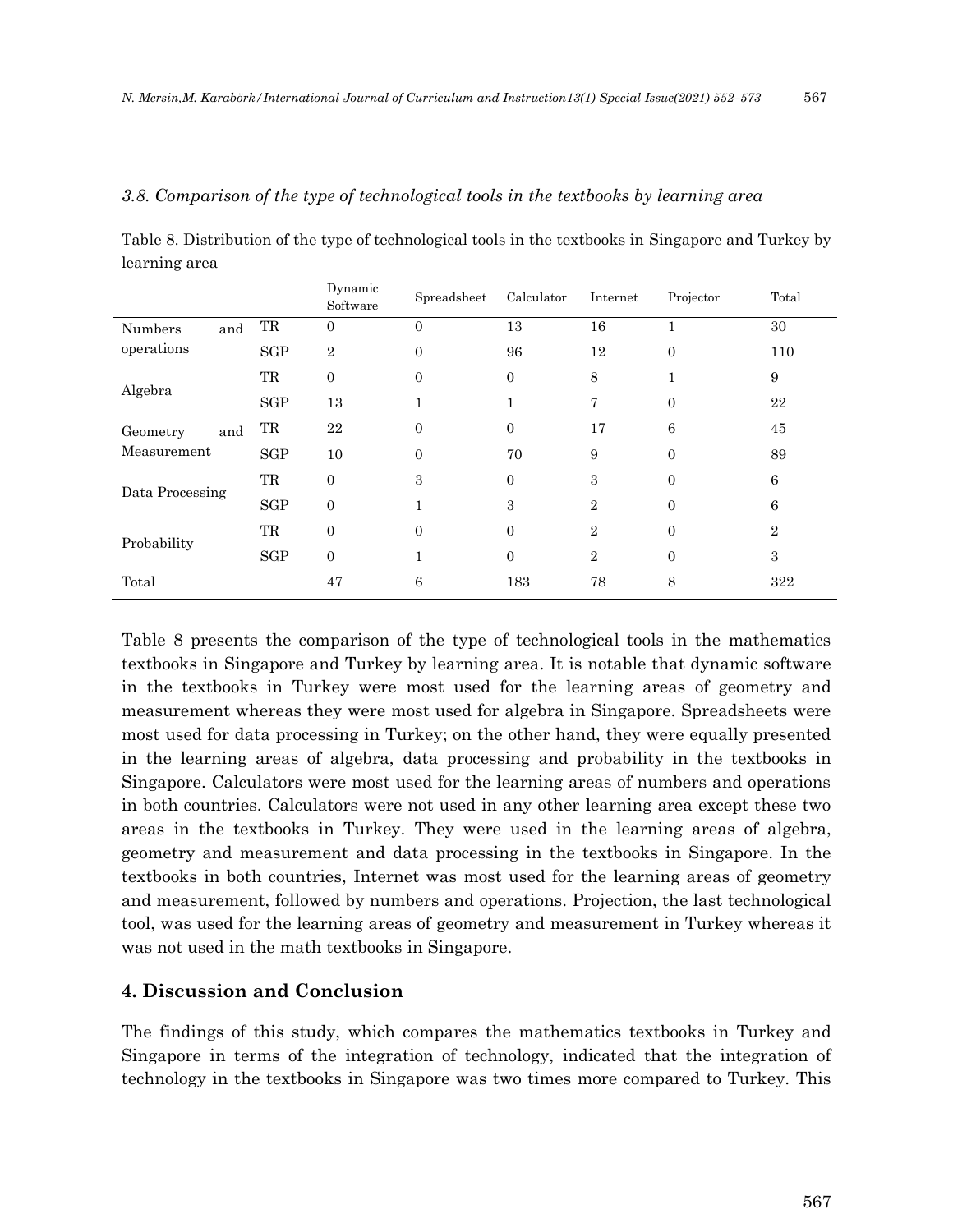means that although Turkey has recently focused on technology-supported education through national-level projects (FATİH and EBA), it failed to keep up with Singapore which ranks high in international exams such as PISA and TIMSS when it comes to the quantitative use of technological tools in textbooks. The higher use of technological tools in the textbooks in Singapore may be due to the fact that Singapore realized the importance of technology in education and started to benefit from it before Turkey (Baz, 2017; Dursun et al., 2015; Seng & Ivy, 2006) or/and that Turkey has been lagging behind in making the learning content in the Turkish textbooks compatible with technology. One of the technological tools in Singapore, scientific calculators, have been used in secondary schools since 1981 and in primary schools since 2009, which proves that Singapore encouraged the integration of technology in schools way before than Turkey (Koay, 2006). Moreover, although technological tools in the textbooks in Turkey were less used compared to Singapore, there has been an increase in the use of technological tools in the textbooks in Turkey itself, relative to the previous years. Indeed, Sevimli and Kul (2015) examined the integration of technology in the secondary school mathematics textbooks in Turkey and found out that overall a total of 28 technological tools were used in all books; it is remarkable that this number increased to 92 today. Also, Internet and dynamic software were used more compared to other tools in the mathematics textbooks in Turkey. As for Singapore, calculator was the most used tool. In fact, the major cause of the quantitative difference between Turkey and Singapore was calculator. Another important finding is that whilst Singapore featured calculator and dynamic software more than Turkey, Turkey included projection and Internet more than Singapore. The less use of calculators in the mathematics textbooks in Turkey may be due to the assumption that working with calculators adversely affects students' skills regarding sense of number, estimation, and calculation (Lin & Yuan, 2013; Scott, 1994; Sevimli & Kul, 2015; Upshaw, 1994; Wright, 2010). Calculators, which were first used in the 1970s to facilitate four modes of operations in mathematics at school (Raines & Clark, 2011) are today used for various purposes. In Singapore, on the other hand, calculators are used in solving some practice questions in all the books examined in helping students confirm their own solutions based on the conception that calculators can be used as teaching aids at all levels of education (NCTM, 2000). However, in Singapore, relative to confirmation, calculators are used more for calculation purposes and across learning areas. From this standpoint, the use of calculators in the textbooks in Singapore may be related to the reflection that calculating with a calculator saves time which can be later used by students to participate in exploratory activities to improve their mathematical thinking skills (Sevimli & Kul, 2015).

If we consider the types of the technological tools in the textbooks in both countries, when calculators are ignored, the total number of the tools is close to each other. Though both countries had similar number of the technological tools in their textbooks, when we considered the type of the technological tools used by grade level, in one year, it was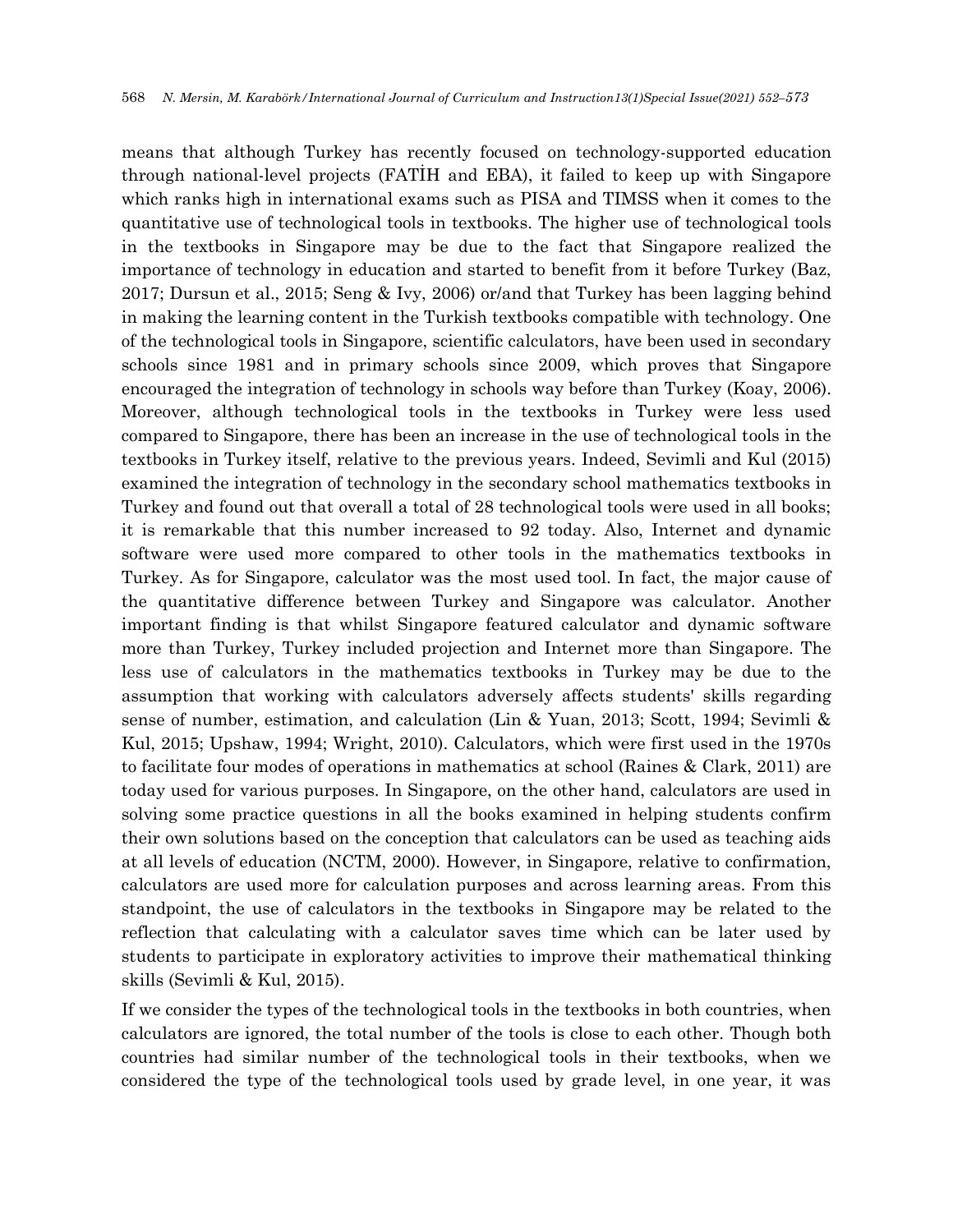Turkey which was leading; in the other year, it was Singapore. This may be due to the quality of the gain in the curricula of the countries as well as due to the difference in the transition from primary to secondary schools in the school systems of these countries (Karabork, Yilmaz, & Durmus, 2017).

Based on the findings of the analysis on the purpose of the technological teaching content in the mathematics textbooks, it is remarkable that Internet was most used in Turkey for accessing information and calculators were most used in Singapore for calculating. Turkey started to benefit from 2D barcodes in the textbooks to access information, facilitating the access to content such as images, video and lectures on the related subject. This study also revealed that dynamic geometry applications were used in Turkey for the visual presentation of information and exploration whereas calculators were used in Singapore for confirmation.

If we consider the purpose of use of the technological tools in the textbooks in both countries, when calculators are ignored, the countries overall benefited from same technologies for similar purposes. From the same standpoint, when we considered the purpose of use of the technological tools by grade level, the countries were interchangeably leading; that is, in one year, it was Turkey which was leading and in the other year, it was Singapore. This is in line with the finding that similar technologies are used for similar purposes but there are grade-level differences because of content or the system. While Singapore did not perform any integration for presenting information, Turkey focused on this purpose particularly for the 8th graders. This may be due to the fact that the problems at this grade level are complex (Artut & Ildiri, 2013; Ozmantar, Dapgin, Cirak Kurt, & Ilgün, 2017).Yet, Singapore remarkably did not carry out any integration for such purpose. Also, no integration in Turkey aimed at association; however, Singapore used dynamic software once each for the 7th and 8th graders for this purpose. The use for the purpose of presenting information was low, which is positive for both countries. On the other hand, there was no integration aimed at association, which appears to be an important drawback (Blackmore, 2019; Bray & Tangney, 2017; Getenet, 2017; Kulik, 2003). The OECD reports on integration ranked Singapore just below the average, but Turkey is in the lower ranks (OECD, 2015). Overall, the findings show that Singapore is in a better position than Turkey, but it only achieves an average level of integration at the worldwide level. The reason may be that Singapore does not include high-level purposes and it rather highlights other purposes such as calculation and confirmation. Moreover, given that these highlighted purposes are rather less embraced in the learning areas of data analysis and probability, another reason for this may be that Singapore fails to integrate technology in all learning areas.

As for learning areas, more technological tools were used in Singapore in the learning areas of operations and numbers and in Turkey in the areas of geometry and measurement. Turkey more drew on dynamic geometry software in the learning areas of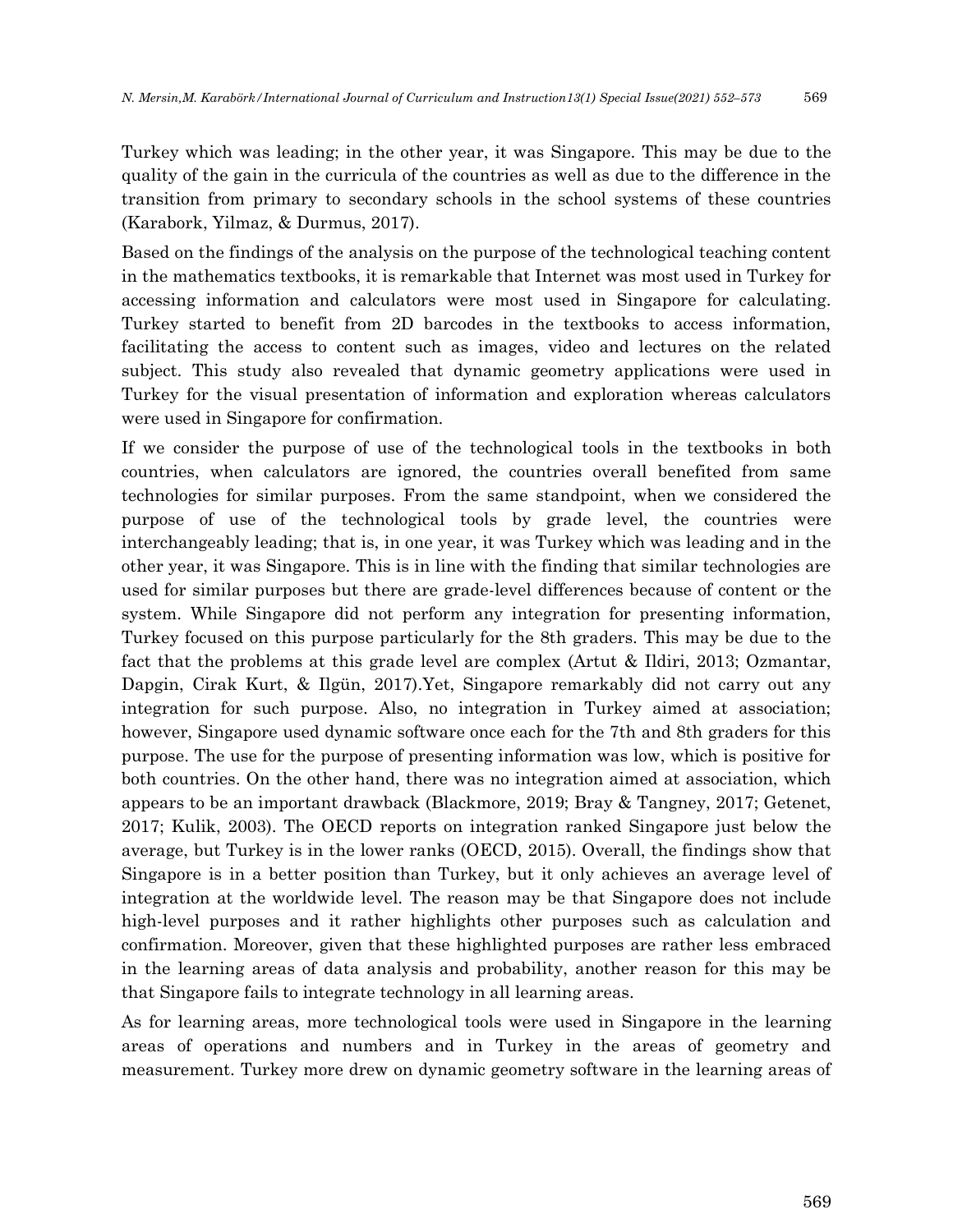geometry and measurement and thus aimed to enable students to learn information visually and concretely. Dynamic software were used in both countries in the areas of geometry and measurement, but Singapore benefited from dynamic software in the areas of numbers and operations as well as algebra besides these areas. Similarly, in Turkey, spreadsheets were only used for data processing and calculators were merely used for the areas of numbers and operations. Yet, Singapore used spreadsheets for the learning areas of algebra, data processing and probability and calculators for the areas of numbers and operations, geometry and calculation as well as data processing. That is, technological tools were integrated to a greater variety of learning areas in Singapore, relative to Turkey. This could be a useful reference for Singaporean teachers who are faced with the challenge of selecting suitable learning technologies, teaching models and strategies to attract students' attention and encourage their active participation in the lesson (Radović, Radojičić, Veljković, & Marić, 2020). These being said, it can be argued that Singapore's more frequent and diverse use of tools in learning areas allowed the country to be ahead of Turkey, but this achievement still could not prevent Singapore from falling behind other countries due to the limited use of purpose and distribution of technological tools at certain respects (OECD, 2015). On the other side, disregarding the quantitative differences between the use of the technological tools in both countries, Turkey is similar to Singapore in terms of the type of tool, the purpose of use and learning area. It follows that the resulting differences vary depending on grade level. A quantitative increase in the use of tools, albeit for same purposes, would be helpful for Turkey. The inadequate number of textbooks appears to be in contradiction with the fact that Turkey has a decent physical infrastructure. The limited use of technology in the textbooks in Turkey may be due to that more attention is given to the negative cases of the use of technological tools in educational settings relative to the positive cases. In this sense, this study suggests that those who design these textbooks need to distribute technological tools more homogeneously by considering learning areas and learning objectives and to render these tools to enable students to improve their higher-order thinking skills. Taking into account the differences and similarities in the integration of technology in the textbooks in Turkey and Singapore, one may realize that the difference in success between these two countries in international comparisons cannot be attributed only to technology. Consequently, examining the integration of technology with other factors will potentially help identifying the reasons for the difference in success between countries.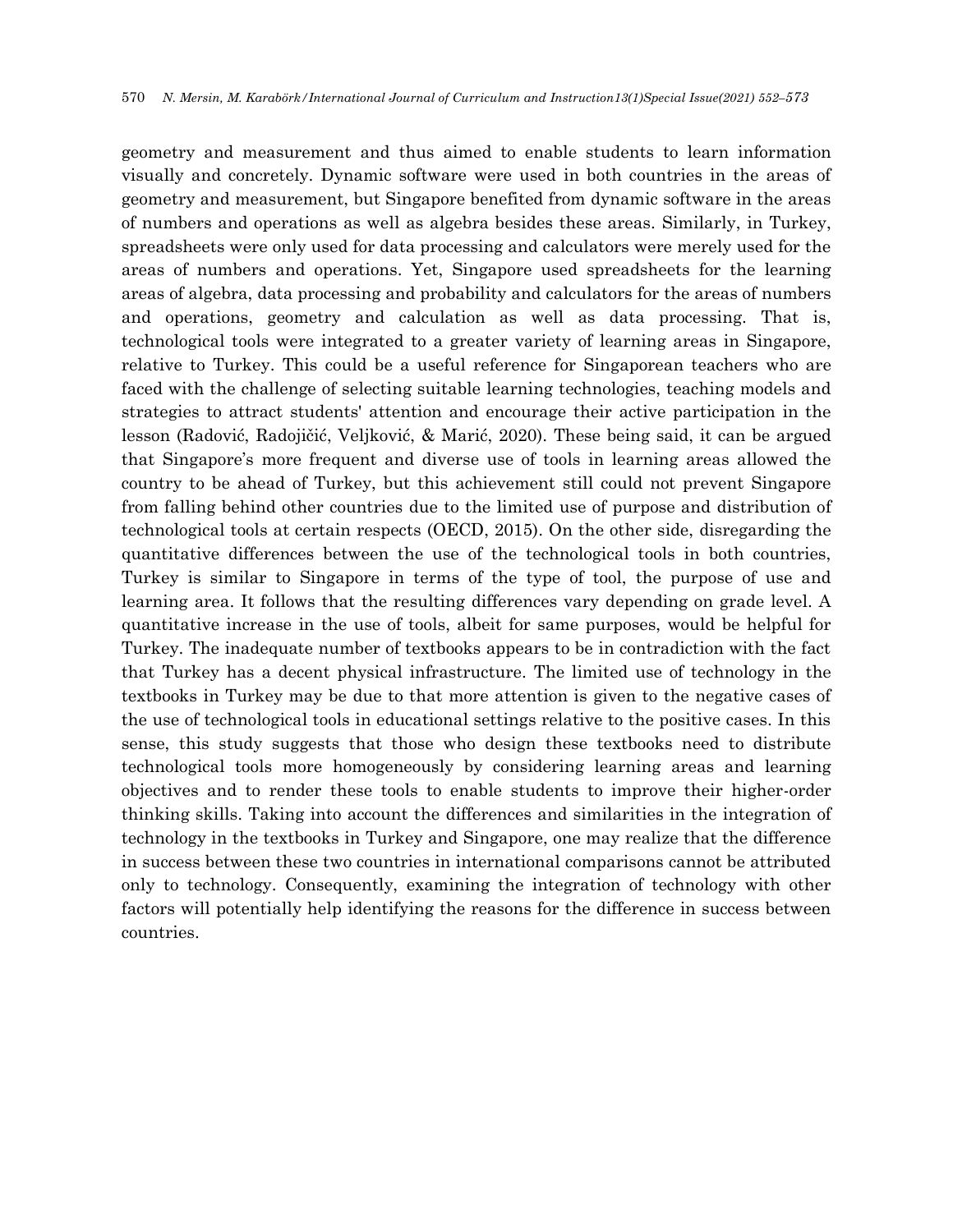#### **References**

- Arslan, S., & Ozpinar, I. (2009). Evaluation of 6th Grade Mathematics Textbooks Along With the Teacher Opinions. *Dicle Üniversity Ziya Gökalp Journal of Education Faculty, 12*, 97-113.
- Artut, P. D., & Ildiri, A. (2013). Examining the Problems in Mathematics Course and Workbook According to Some Criteria. *Cukurova University Journal of Social Sciences Instution, 22*(2), 349-364.
- Baz, F. C. (2017). Content analysis study on FATIH project. *Batman University Journal of Life Sciences, 7*(2/1), 93-103.
- Blackmore, J. (2019). *The Influence of Globalization and Student Participation in Science Fairs on 21 st-Century Skill Development, School Leadership, Instructional Practices, and Female Students' Interest in Science, Technology, Engineering, Mathematics Courses in Secondary Schools in Ireland.* University of Southern California,
- Bowen, G. A. (2009). Document analysis as a qualitative research method. *Qualitative research journal, 9*(2), 27.
- Bray, A., & Tangney, B. (2017). Technology usage in mathematics education research–A systematic review of recent trends. *Computers Education and Information Technologies, 114*, 255-273.
- Cramer, J., & Browne, G. (1982). *Çağdaş eğitim milli eğitim sistemleri üzerine bir inceleme* (F. Oğuzkan, Trans.). İstanbul: Milli Eğitim Basımevi.
- Denoël, E., Dorn, E., Goodman, A., Hiltunen, J., Krawitz, M., & Mourshed, M. (2017). *Drivers of student performance: Insights from Europe*. Retrieved from [https://www.mckinsey.com/industries/public-and](https://www.mckinsey.com/industries/public-and-social-sector/our-insights/drivers-of-student-performance-insights-from-europe)[social-sector/our-insights/drivers-of-student-performance-insights-from-europe](https://www.mckinsey.com/industries/public-and-social-sector/our-insights/drivers-of-student-performance-insights-from-europe)
- Donnelly, D., McGarr, O., & O'Reilly, J. (2011). A framework for teachers' integration of ICT into their classroom practice. *Computers Education and Information Technologies, 57*(2), 1469-1483.
- Drijvers, P. (2015). Digital Technology in Mathematics Education: Why It Works (Or Doesn't). In S. J. Cho (Ed.), *Selected Regular Lectures from the 12th International Congress on Mathematical Education* (pp. 135-151). Cham: Springer International Publishing.
- Drijvers, P. (2016). *Evidence for benefit? Reviewing empirical research on the use of digital tools in mathematics education*.
- Dursun, A., Kirbas, İ., & Yüksel, M. E. (2015). *The movement to increase opportunities and improve technology (FATİH) project and an evaluation on the project*. Paper presented at the Internet in Turkey Conference, İstanbul.
- Erbas, A., Alacaci, C., & Bulut, M. (2012). A Comparison of Mathematics Textbooks from Turkey, Singapore, and the United States of America. *Educational Sciences: Theory & Practice, 12*(3), 2311-2330.
- Geiger, V., Faragher, R., & Goos, M. (2010). CAS-enabled technologies as 'agents provocateurs' in teaching and learning mathematical modelling in secondary school classrooms. *Mathematics education research journal, 22*(2), 48-68.
- Getenet, S. T. (2017). Adapting technological pedagogical content knowledge framework to teach mathematics. *Education and Information Technologies, 22*(5), 2629-2644. doi:10.1007/s10639-016- 9566-x
- Hoyles, C. (2016). Engaging with mathematics in the digital age. In Cuadernos de Investigaciton y Formaciton en Educaciton Matemtatica (Vol. 15, pp. 225-236). Costa Rica: Universidad di Costa Rica.
- Kandemir, M. A., & Yildiz, Y. (2019). Conceptual frameworks used in the analysis of middle school mathematics textbooks. *Necatibey Faculty of Education Electronic Journal of Science Mathematics Education, 13*(2), 1273-1304.
- Karabork, M., Yilmaz, Y., & Durmus, S. (2017). *General and Special Goals in the Field of Learning Algebra Of countries Comparison with Turkey*. Paper presented at the 1 st International Symposium on Social Science and Educational Research, Antalya.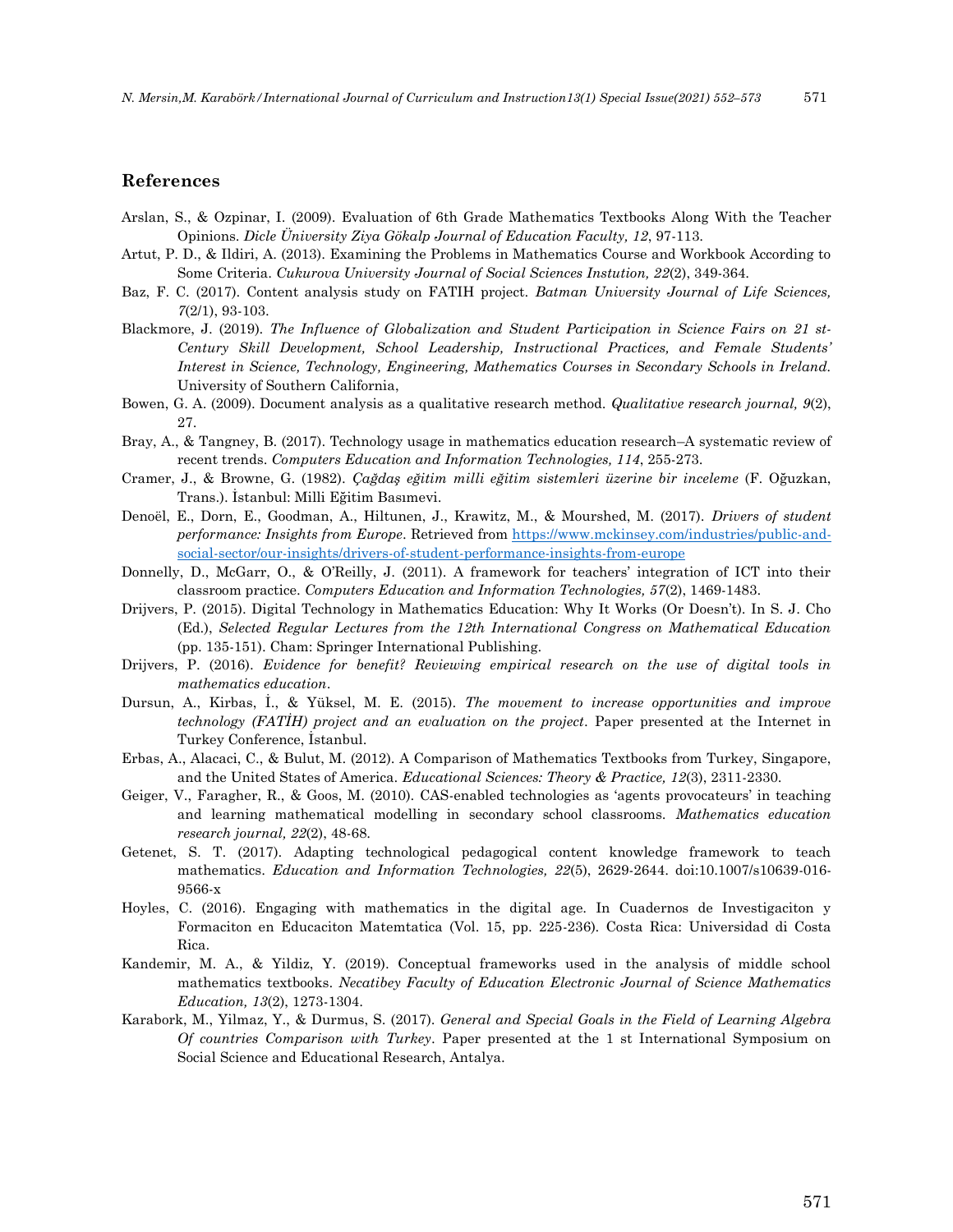- Keskin, S. (2018). *Singapur, ABD, Türkiye ders kitaplarında sayılar alt öğrenme alanındaki soruların bilişsel istem düzeylerinin karşılaştırılması.* (Unpublished Doctoral Disssertion), Ankara üniversitesi, Ankara.
- Koay, P. L. (2006). Calculator use in primary school mathematics: A Singapore perspective. *The Mathematics Educator, 9*(2).
- Kulik, J. A. (2003). *Effects of using instructional technology in elementary and secondary schools: What controlled evaluation studies say*. Arlington, VA: SRI International.
- Lavicza, Z. (2010). Integrating technology into mathematics teaching at the university level. *ZDM Mathematics Education, 42*(1), 105-119. doi:10.1007/s11858-009-0225-1
- Lin, Y.-C., & Yuan, Y. (2013). The elementary school teachers' beliefs of integrating calculators into mathematics instruction. In: Retrieved.
- McCulloch, A. W., Hollebrands, K., Lee, H., Harrison, T., & Mutlu, A. (2018). Factors that influence secondary mathematics teachers' integration of technology in mathematics lessons. *Computers Education, 123*, 26-40.
- Means, B. (2008). Technology's role in curriculum and instruction. In F. M. ConnellyM, F. He, & J. Phillion (Eds.), The SAGE handbook of curriculum and instruction (pp. 123-144). Thousand Oaks, CA: SAGE Publications, Inc. doi:10.4135/9781412976572.n7
- Ministry of National Education. (2018). *Teaching Program of Mathematics (Elementary and Middle School 1, 2, 3, 4, 5, 6, 7, and 8. Grades)*. Ankara: MEB Publishers.
- Mullis, I. V., Martin, M. O., Foy, P., & Arora, A. (2012). *TIMSS 2011 international results in mathematics*: TIMSS & PIRLS International Study Center Chestnut Hill, MA.
- NCTM. (2000). *Principles and standards for school mathematics* (Vol. 1). Washington: National Council of Teachers of Mathematics.
- Ng, W. L., Teo, B. C., Yeo, J. B., Ho, W. K., & Teo, K. M. (2019). Use of technology in mathematics education. In *Mathematics education in Singapore* (pp. 313-348): Springer.
- OECD. (2015). *Students, Computers and Learning Making The Connection*.
- Ozmantar, M. F., Dapgin, M., Cirak Kurt, S., & Ilgün, S. (2017). Mathematics Teachers' Use of Source Books Other Than Textbooks: Reasons, Results, and Implications. *Gaziantep University Journal of Social Sciences, 16*(3).
- Radović, S., Radojičić, M., Veljković, K., & Marić, M. (2020). Examining the effects of Geogebra applets on mathematics learning using interactive mathematics textbook. *Interactive Learning Environments, 28*(1), 32-49. doi:10.1080/10494820.2018.1512001
- Raines, J. M., & Clark, L. M. (2011). A brief overview on using technology to engage students in mathematics. *Current Issues in Education, 14*(2).
- Reed, H. C., Drijvers, P., & Kirschner, P. A. (2010). Effects of attitudes and behaviours on learning mathematics with computer tools. *Computers Education and Information Technologies, 55*(1), 1-15.
- Scott, B. A. (1994). *The effect of graphing calculators in Algebra II classrooms: A study comparing achievement, attitude, and confidence.* (Unpublished PhD Thesis), University of North Texas, Texas: USA.
- Seng, K. T., & Ivy, K. Y. C. (2006). Integration of information technology in the Singapore school mathematics curriculum. *The Mathematics Educator, 9*(2), 1-15.
- Severin, E., & Capota, C. (2011). The use of technology in education: Lessons from South Korea. *Inter-American Development Bank, 10*, 1-8.
- Sevimli, E., & Kul, Ü. (2015). Evaluation of the Contents of Mathematics Textbooks in Terms of Compliance to Technology: Case of Secondary School. *Necatibey Faculty of Education Electronic Journal of Science Mathematics Education, 9*(1), 308-331.
- Türkoglu, A. (1999). *Comparative education: with examples from countries around the world*. Adana: Baki Kitabevi.